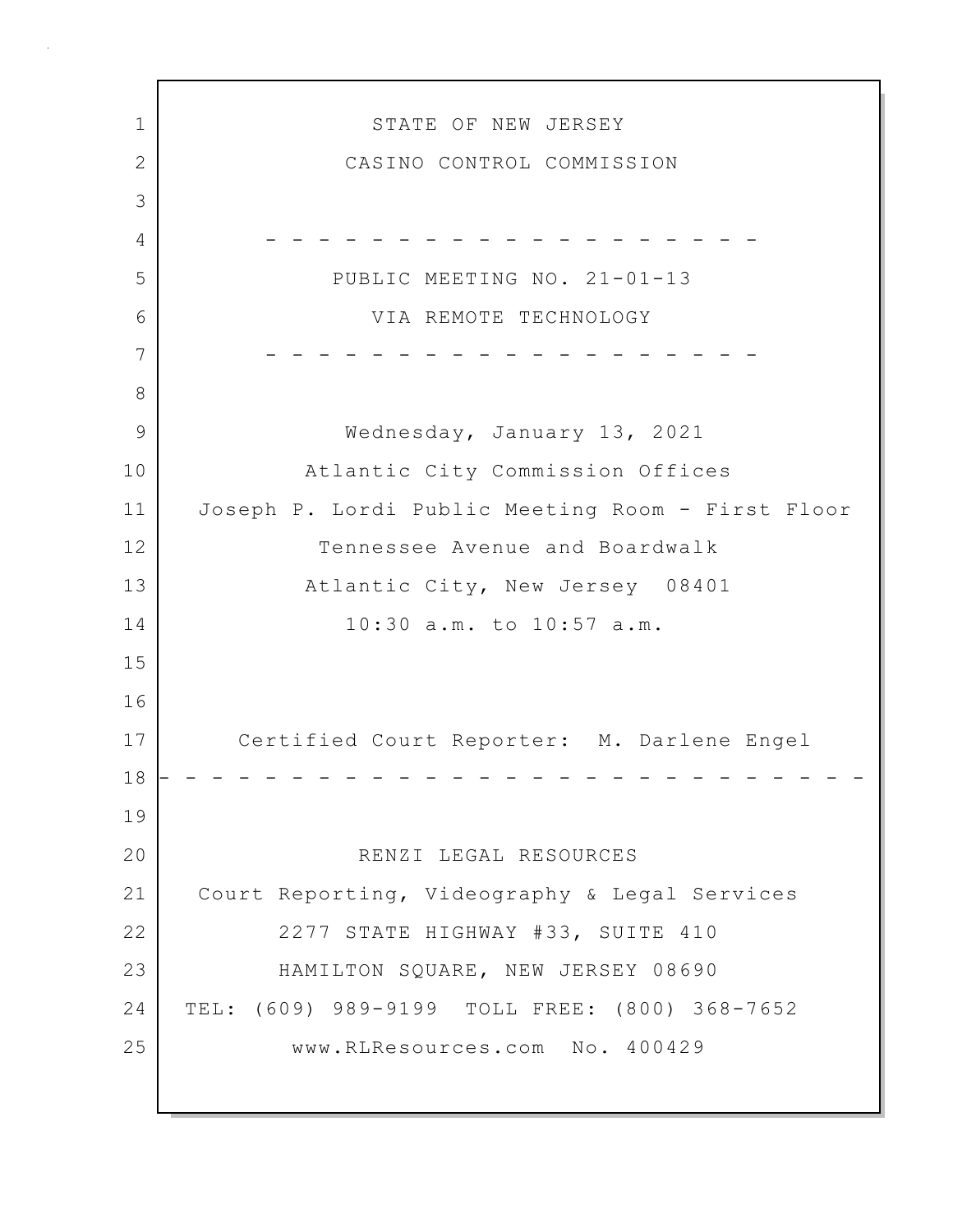```
1 B E F O R E :
2 CASINO CONTROL COMMISSION:
       JAMES T. PLOUSIS, CHAIR
3 ALISA COOPER, VICE CHAIR
4 PRESENT FOR THE CASINO CONTROL COMMISSION:
       DARYL W. NANCE, ADMINISTRATIVE ANALYST
5 OPRA CUSTODIAN
6 OFFICE OF THE GENERAL COUNSEL:
       DIANNA W. FAUNTLEROY, GENERAL COUNSEL/EXECUTIVE
7 SECRETARY
       TERESA M. PIMPINELLI, SENIOR COUNSEL
8
9 OFFICE OF REGULATORY AFFAIRS:
       PATRICK M. EALER, LICENSING AND EVALUATION MANAGER
10
  DIVISION OF GAMING ENFORCEMENT:
11 DEPUTY ATTORNEYS GENERAL:
       TRACY E. RICHARDSON, DEPUTY ATTORNEY GENERAL
12 JORDAN HOLLANDER, DEPUTY ATTORNEY GENERAL
13
14
15
16
17
18
19
20
21
22
23
24
25
```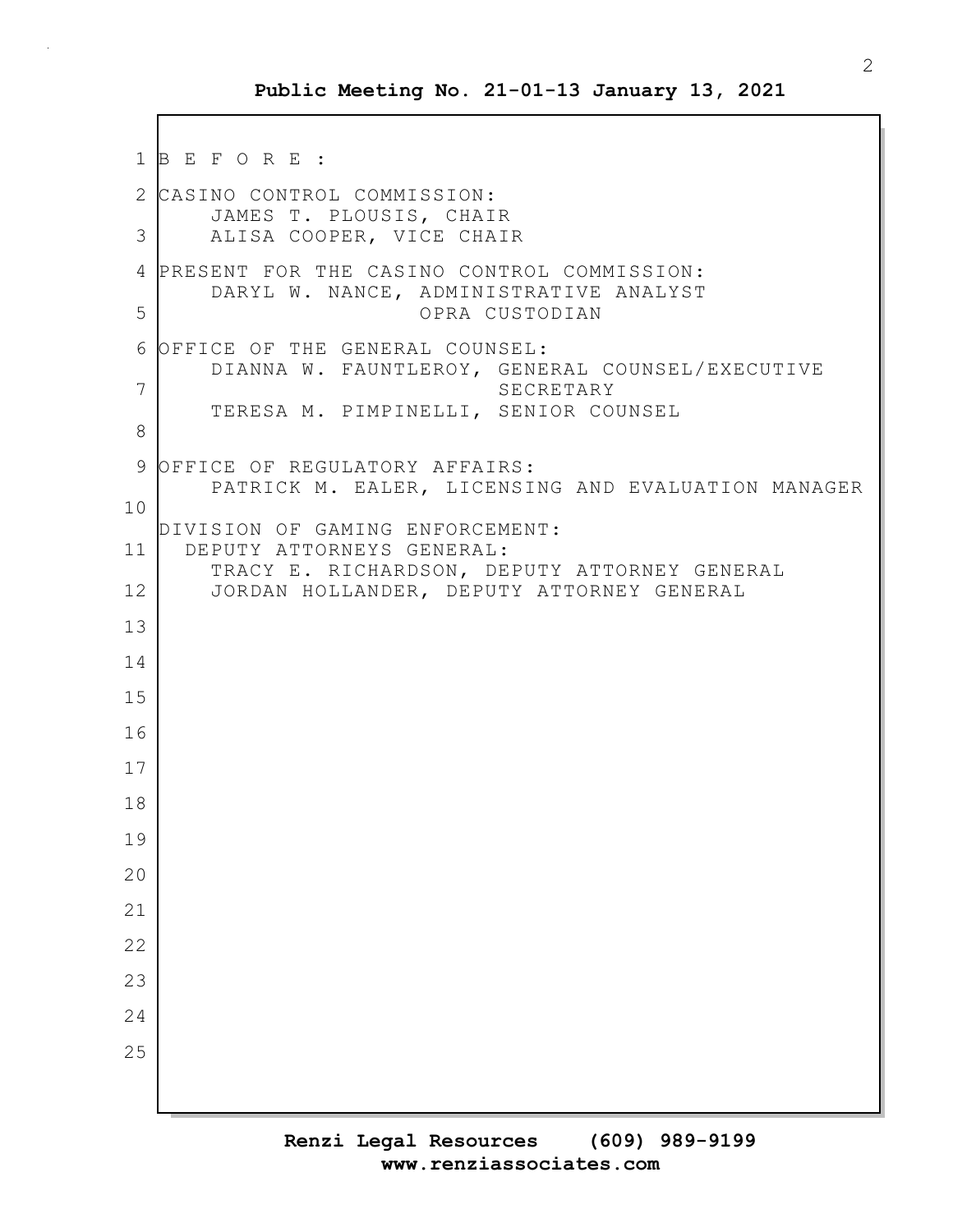|                   | 1 A P P E A R A N C E S : |                                                                                                     |
|-------------------|---------------------------|-----------------------------------------------------------------------------------------------------|
| $\mathbf{2}$<br>3 |                           | ITEM NO. 9 DIANNA W. FAUNTLEROY, GENERAL COUNSEL<br>TRACY E. RICHARDSON, DEPUTY ATTORNEY<br>GENERAL |
| 4                 |                           | PATRICK H. MADAMBA, JR., VICE PRESIDENT<br>LEGAL AFFAIRS AND LEGAL COUNSEL                          |
| 5                 |                           | FOR: MARINA DISTRICT DEVELOPMENT COMPANY,<br>LLC, AND MGM RESORTS INTERNATIONAL                     |
| 6                 |                           |                                                                                                     |
| 7                 |                           |                                                                                                     |
| 8                 |                           |                                                                                                     |
| $\mathcal{G}$     |                           |                                                                                                     |
| 10                |                           |                                                                                                     |
| 11                |                           |                                                                                                     |
| 12                |                           |                                                                                                     |
| 13<br>14          |                           |                                                                                                     |
| 15                |                           |                                                                                                     |
| 16                |                           |                                                                                                     |
| 17                |                           |                                                                                                     |
| 18                |                           |                                                                                                     |
| 19                |                           |                                                                                                     |
| 20                |                           |                                                                                                     |
| 21                |                           |                                                                                                     |
| 22                |                           |                                                                                                     |
| 23                |                           |                                                                                                     |
| 24                |                           |                                                                                                     |
| 25                |                           |                                                                                                     |
|                   |                           |                                                                                                     |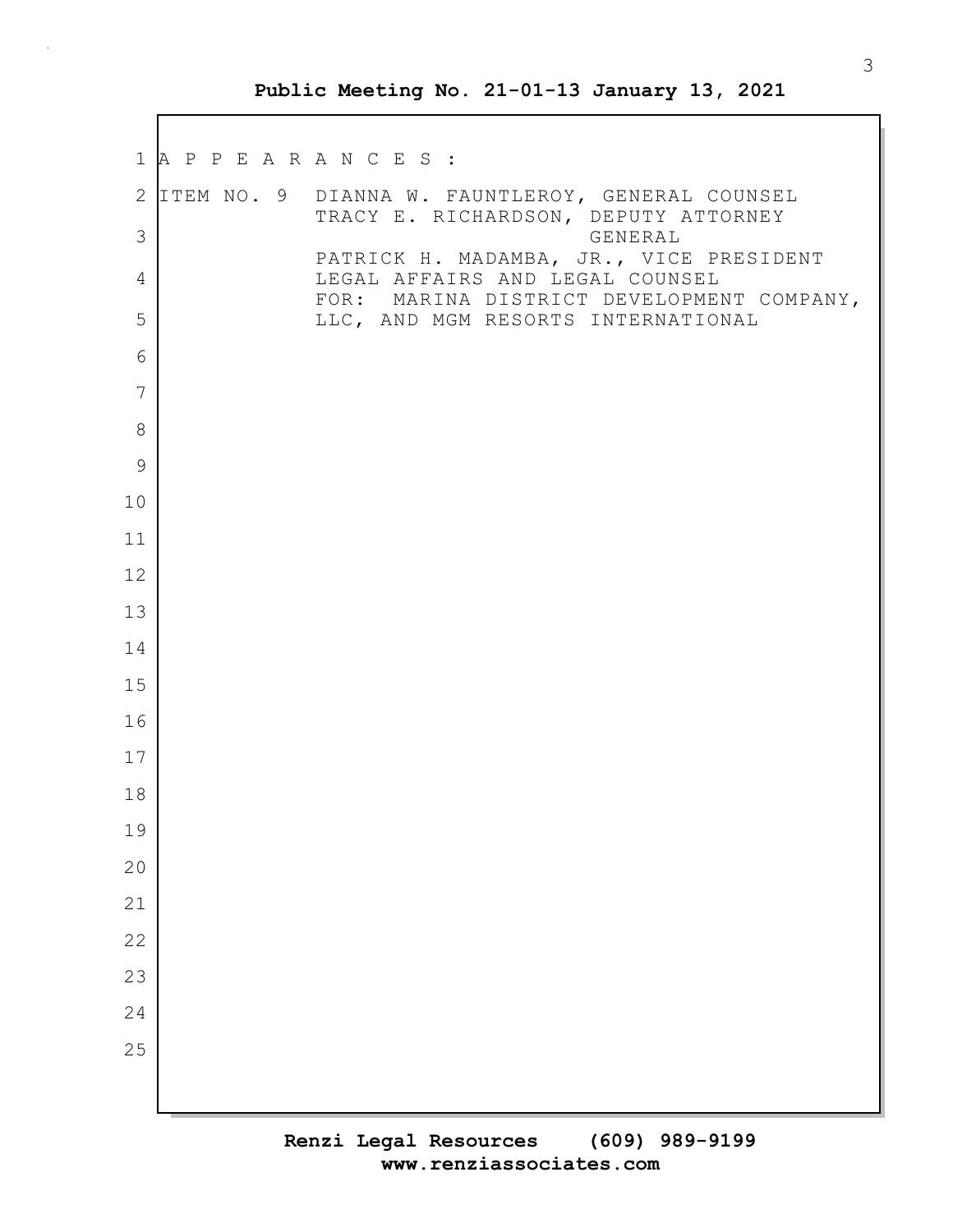1 AGENDA PUBLIC MEETING NO. 21-01-13 2 JANUARY 13, 2021, 10:31 A.M. 3 ITEM PAGE VOTE 4 Recognition of retirement of Terry Allen 7 Ratification of the minutes of the 5 December 9, 2020, public meeting 8 8 Election of Vice Chair 1999 9 6 3 Application of Amirah S. Mercer for an 9 10 initial casino key employee license 7 4 Approvals through Delegation of Authority 10 between December 3, 2020, and January 7, 8 2021, pursuant to Resolution No.  $17 - 01 - 11 - 11 - C$ 9 5 Requests for inactivation of casino key employee licenses: 10 a) Samuel Bekete 13 15 b) Maria I. Campolo 15 16 11 c) Thomas P. Garay 13 13 15 d) George W. Mack 13 15 12 6 Consideration of the lapsing of casino 17 18 key employee licenses 13 a) David J. Koloski b) William C. Rowe, Jr. 14 7 Consideration of the initial application 18 20 of Andres Rengifo for a casino key 15 employee license (DKT 20-0022-CK) Consideration of the initial application 20 22 16 of Oliver Reid for a casino key employee license (DKT 20-0023-CK) 17 9 Joint Petition of Marina District 23 25 Development Company, LLC, and MGM Resorts 18 International requesting permission for Jonathan Halkyard to assume the duties 19 and exercise the powers of Chief Financial Officer for MGM Resorts 20 International pending his plenary qualification 21 22 23 24 25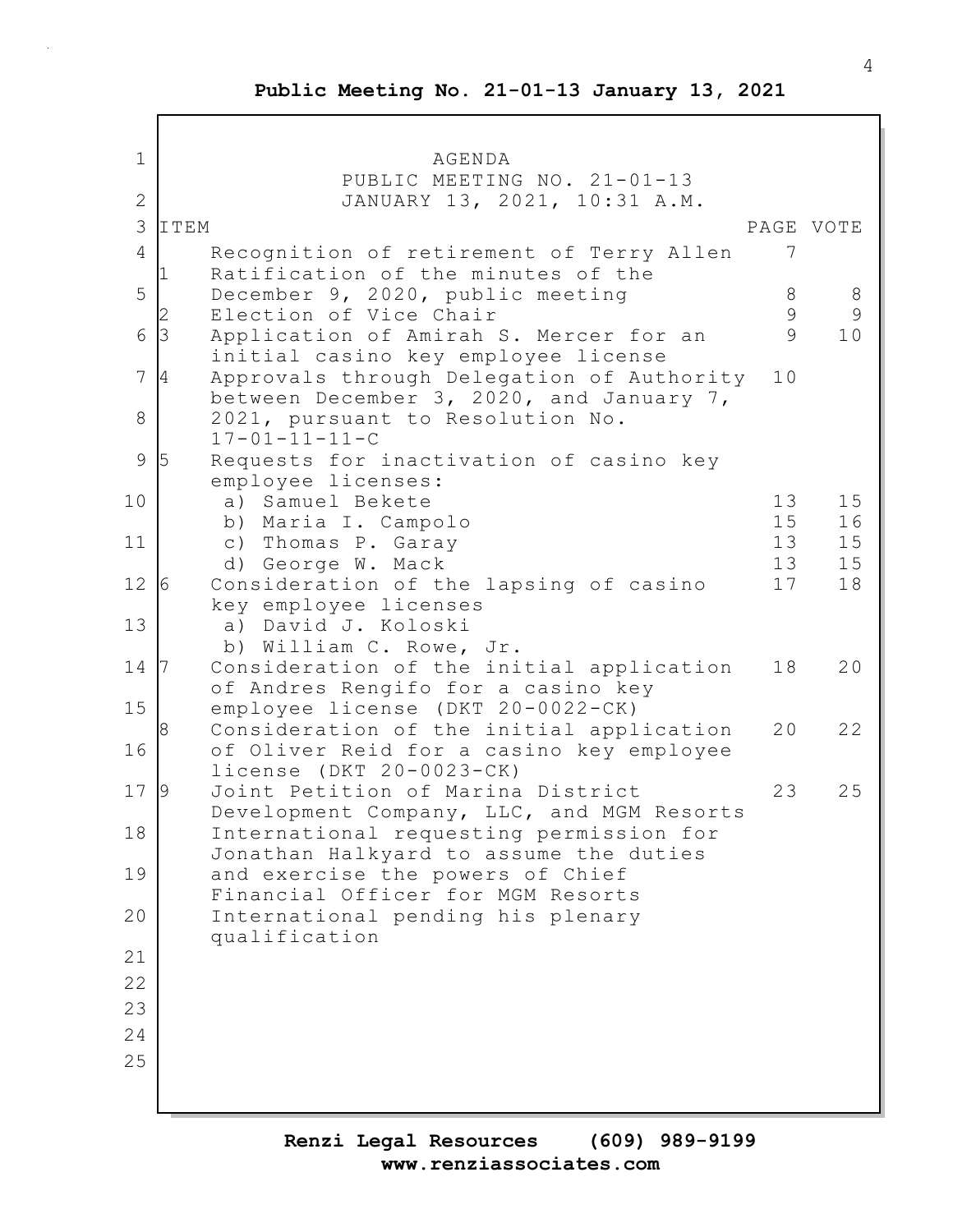1 (Public Meeting 21-01-13 was commenced 2 at 10:31 a.m.) 3 MR. NANCE: Good morning. I'd like to 4 read an opening statement: 5 This is to advise the general public 6 that in compliance with Chapter 231 of the 7 public laws of 1975 entitled "Senator Bryon M. 8 Baer Open Public Meeting Act," the New Jersey 9 Casino Control Commission on December 9th, 10 2020, filed with the Secretary of State at the 11 State House in Trenton an annual meeting 12 schedule. 13 On December 9th, 2020, copies were 14 mailed to subscribers. 15 Any member of the public who wish to 16 address the Commission will be given the 17 opportunity to do so before the Commission 18 adjourns for the day. 19 Please stand for the Pledge of 20 Allegiance. 21 CHAIR PLOUSIS: Please join me in the 22 flag salute. 23 | Casa Company (The Flag Salute was recited.) 24 CHAIR PLOUSIS: I am pleased to be able 25 to chair this meeting from the Commission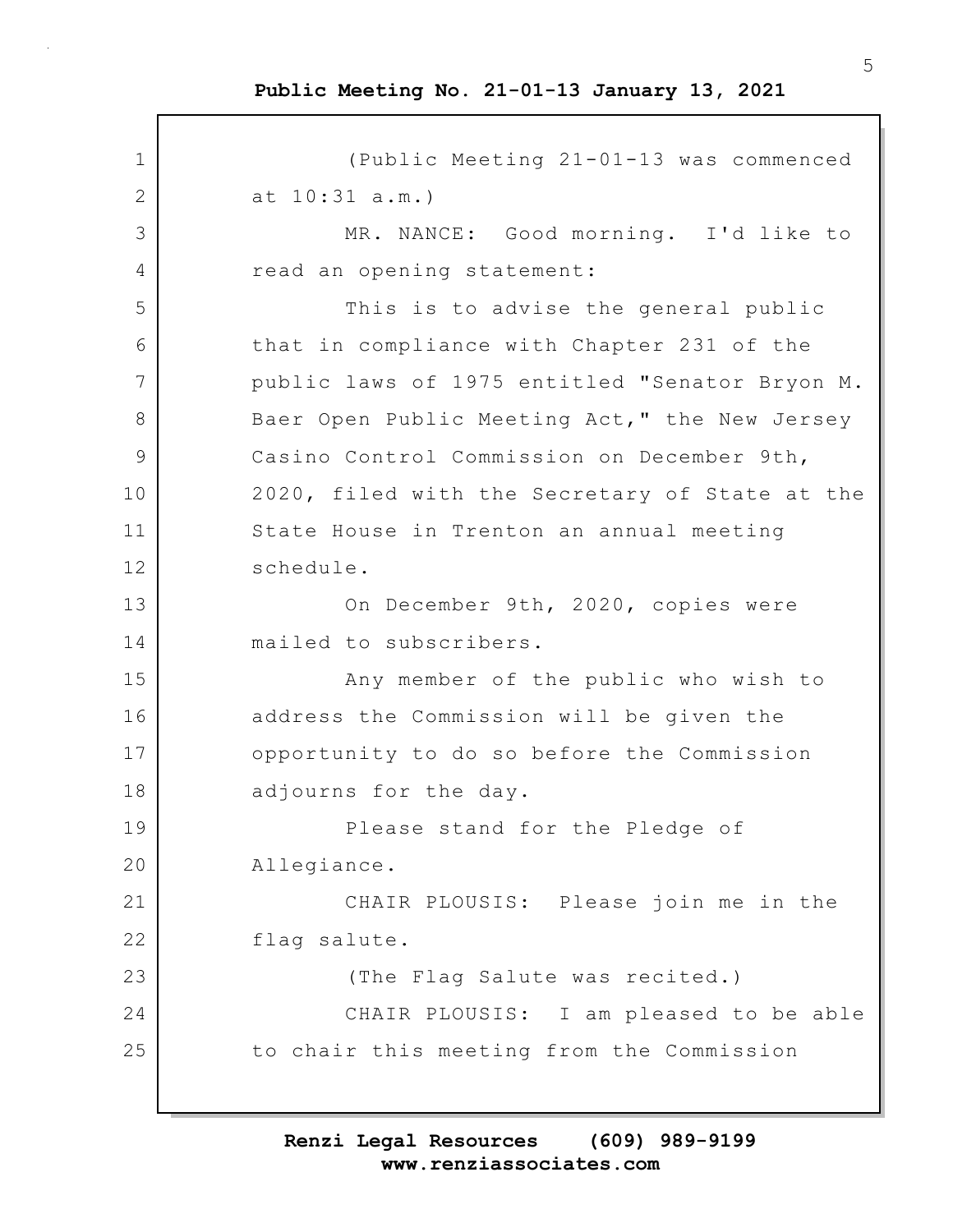|                         | 6                                                                   |                | 8                                                                                   |
|-------------------------|---------------------------------------------------------------------|----------------|-------------------------------------------------------------------------------------|
| 1                       | offices in Atlantic City, New Jersey, and I                         | 1              | ITEM NO. 1                                                                          |
| 2                       | welcome everyone who is joining us remotely                         | $\overline{2}$ | MS. FAUNTLEROY: And Chairman Plousis.                                               |
| 3                       | today.                                                              | 3              | CHAIR PLOUSIS: Here.                                                                |
| 4                       | As a measure to mitigate the spread of                              | 4              | MS. FAUNTLEROY: There were no                                                       |
| 5                       | COVID-19 and to protect the health and safety                       | 5              | matters -- there was no closed session held                                         |
| 6                       | of meeting participants as well as members of                       | 6              | this month.                                                                         |
| 7                       | the public interested in the meeting, the                           | 7              | The first item for your consideration on                                            |
| 8                       | Commission is using remote collaboration                            | 8              | the agenda is the ratification of the minutes                                       |
| 9                       | technology for meeting participants. The                            | 9              | of the December 9, 2020, public meeting.                                            |
| 10                      | public is able to listen through access                             | 10             | CHAIR PLOUSIS: Are there any questions                                              |
| 11                      | provided to the Commission's website as well as                     | 11             | or corrections?                                                                     |
| 12                      | through our YouTube channel.                                        | 12             | (No response.)                                                                      |
| 13                      | We will accept public comments via                                  | 13             | CHAIR PLOUSIS: Hearing none, is there a                                             |
| 14                      | e-mail. Public comments can be sent to:                             | 14             | motion?                                                                             |
| 15                      | public.comments@ccc.state.nj.us. I'll repeat                        | 15             | COMMISSIONER COOPER: Mr. Chairman, I                                                |
| 16                      | that. Again, public comments can be sent to:                        | 16             | move to ratify the minutes of the December 9th,                                     |
| 17                      | public.comments@ccc.state.nj.us beginning now                       | 17             | 2020, meeting.                                                                      |
| 18                      | and any time throughout the meeting ending at                       | 18             | CHAIR PLOUSIS: I second that motion.                                                |
| 19                      | the time of adjournment.                                            | 19             | Any further discussion?                                                             |
| 20                      | This meeting is being transcribed as                                | 20             | (No response.)                                                                      |
| 21                      | well as recorded, and minutes will be available                     | 21             | CHAIR PLOUSIS: Hearing none, all in                                                 |
| 22                      | on our website to -- in due course.                                 | 22             | favor, say Aye?                                                                     |
| 23                      | To meeting participant callers, I ask                               | 23             | (Ayes.)                                                                             |
| 24                      | that you follow the instructions provided with                      | 24             | CHAIR PLOUSIS: Opposed?                                                             |
| 25                      | the web link or the audio call-in code and                          | 25             | (No response.)                                                                      |
|                         | 7                                                                   |                | 9                                                                                   |
| 1                       | place your phones on mute until your matter is                      | $\mathbf{1}$   | <b>ITEM NO. 3</b>                                                                   |
| $\overline{\mathbf{c}}$ | called. Also, please remember to identify                           | 2              | CHAIR PLOUSIS: Ayes have it.                                                        |
| 3                       | yourself before speaking for the record.                            | 3              | MS. FAUNTLEROY: Thank you.                                                          |
| 4                       | Before we begin the meeting, I wanted to                            | 4              | Item No. 2 is the election of Vice                                                  |
| 5                       | take this opportunity. We have a long-time                          | 5              | Chair.                                                                              |
| 6                       | employee, a Mr. Terry Allen, who will be                            | 6              | CHAIR PLOUSIS: I nominate Alisa Cooper                                              |
| 7                       | retiring from the Commission next month after                       | 7              | as the Vice Chair of the Commission until the                                       |
| 8                       | 40 years of public service.                                         | 8              | reorganization meeting in January 2022.                                             |
| 9                       | Terry is the licensing database analyst                             | 9              | Is there a second?                                                                  |
| 10                      | and will be greatly missed. On behalf of                            | 10             | VICE CHAIR COOPER: I'll second that.                                                |
| 11                      | myself and Commissioner Cooper, we want to wish                     | 11             | CHAIR PLOUSIS: All in favor?                                                        |
| 12                      | him a well-deserved retirement and best wishes                      | 12             | (Ayes.)                                                                             |
| 13                      | to him and his family. His service to the                           | 13             | CHAIR PLOUSIS: Opposed?                                                             |
| 14                      | Commission and to the State of New Jersey was                       | 14             | (No response.)                                                                      |
| 15                      | very well, and it will be missed.                                   | 15             | CHAIR PLOUSIS: Ayes have it.                                                        |
| 16                      | So again, Terry Allen, we wish you the                              | 16             | Congratulations, Commissioner Cooper.                                               |
| 17                      | best in retirement after your forty-year                            | 17             | VICE CHAIR COOPER: Thank you.                                                       |
| 18                      | stretch here at the Casino Control Commission.                      | 18             | CHAIR PLOUSIS: Or Vice Chair Cooper.                                                |
| 19                      | Thank you.                                                          | 19             | VICE CHAIR COOPER: Thank you.                                                       |
|                         |                                                                     |                |                                                                                     |
| $20\,$                  |                                                                     |                |                                                                                     |
| 21                      | MS. FAUNTLEROY: Good morning, Mr.<br>Chairman, Commissioner Cooper. | 20<br>21       | MS. FAUNTLEROY: Item No. 3 is the<br>application of Amirah S. Mercer for an initial |

22 casino key employee license.

23 This license has been reviewed by the

24 Division as well as the Commission staff, and

25 the recommendation is that you grant the

23 the roll, please.

24 Commissioner Cooper?

25 COMMISSIONER COOPER: Here.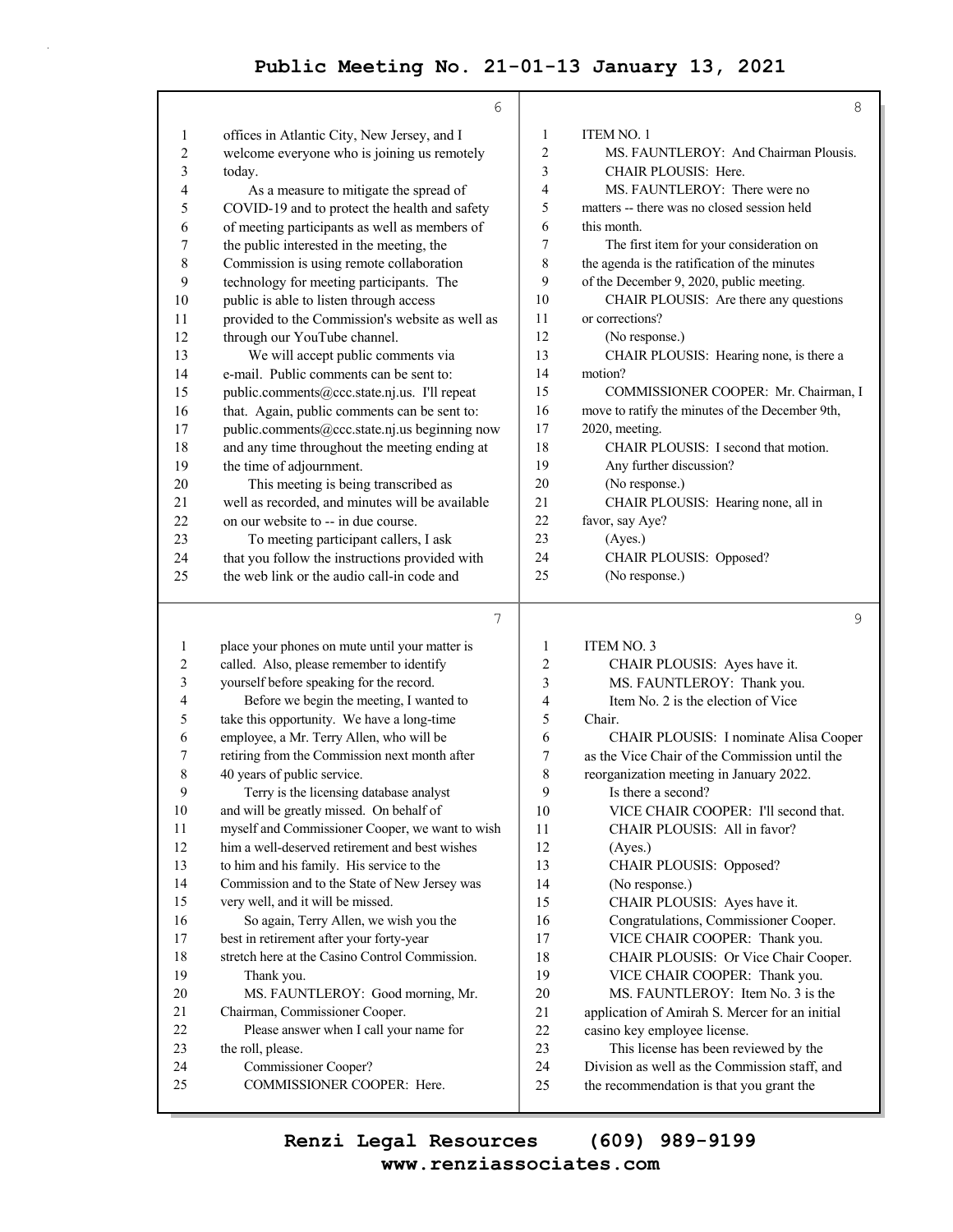|              | 10                                            |                | 12                                              |
|--------------|-----------------------------------------------|----------------|-------------------------------------------------|
| $\mathbf{1}$ | <b>ITEM NO. 4</b>                             | $\mathbf{1}$   | <b>ITEM NO. 5</b>                               |
| 2            | application.                                  | 2              | at Bally's;                                     |
| 3            | CHAIR PLOUSIS: Are there any questions        | 3              | On December 30, 2020, a temporary key           |
| 4            | regarding this matter?                        | $\overline{4}$ | employee license was granted to Melissa Morelli |
| 5            | (No response.)                                | 5              | for dual-rate security supervisor/shift manager |
| 6            | CHAIR PLOUSIS: Hearing none, is there a       | 6              | at Borgata.                                     |
| 7            | motion?                                       | 7              | On January 5th, 2021, the following             |
| 8            | VICE CHAIR COOPER: Mr. Chairman, I move       | 8              | temporary casino employee licenses were         |
| 9            | to grant the initial application of Amirah S. | 9              | granted: Son Nguyen for an assistant table      |
| 10           | Mercer for a casino key employee license.     | 10             | games shift manager position at Ocean Casino;   |
| 11           | CHAIR PLOUSIS: I second that.                 | 11             | and Kolongi Watford for a security shift        |
| 12           | Any further discussion?                       | 12             | supervisor position at Tropicana Atlantic City. |
| 13           | (No response.)                                | 13             | On January 6, 2021, the following two           |
| 14           | CHAIR PLOUSIS: Hearing none, all in           | 14             | temporary casino key employee licenses were     |
| 15           | favor, say aye?                               | 15             | granted: Michael Edwards, Jr., for a security   |
| 16           | (Ayes.)                                       | 16             | shift supervisor position at Resorts Casino;    |
| 17           | CHAIR PLOUSIS: Opposed?                       | 17             | and Renee Rogers for a security administrator   |
| 18           | (Ayes.)                                       | 18             | position at Bally's.                            |
| 19           | CHAIR PLOUSIS: Ayes have it.                  | 19             | This shall memorialize the above-noted          |
| 20           | MS. FAUNTLEROY: Thank you.                    | 20             | approvals granted by Delegated Authority during |
| 21           | Item No. 4 are approvals through              | 2.1            | this period, and no further Commission action   |
| 22           | Delegation of Authority between December 3,   | 22             | is required.                                    |
| 23           | 2020, and January 7, 2021, pursuant to        | 23             | MS. FAUNTLEROY: Thank you.                      |
| 24           | Resolution 17-01-11-11-C.                     | 24             | Item No. 5 for your consideration are           |
| 25           | Mr. Ealer, Licensing and Financial            | 25             | requests for inactivation of casino key         |
|              |                                               |                |                                                 |

#### 11

13

1 ITEM NO. 4 2 Evaluation Manager, should be on the call to 3 address those matters with you; however, no 4 vote is required. 5 MR. EALER: Good morning, Chairman and 6 Commissioner. 7 Between December 3rd, 2020, and January 8 7, 2021, the staff of the regulatory division 9 granted the following approval via Delegated 10 Authority: 11 On December 4th, 2020, a temporary 12 casino key employee license was granted to 13 Frank Dente for a system manager position at 14 Bally's Atlantic City; 15 On December 8th, 2020, a temporary 16 casino key employee license was granted to 17 Danielle Coleman for a slot service supervisor 18 at Tropicana Atlantic City; 19 On December 11, 2020, a temporary casino 20 key employee license was granted to Lydia 21 Waters for a security manager position at 22 Bally's Atlantic City; 23 On December 18, 2020, a temporary casino 24 key employee license was granted to Dean 25 Bellafiore for a sportsbook supervisor position 1 ITEM NO. 5 2 employee licenses. They are identified on the 3 agenda as: Item 5a, Samuel Bekete; B, Maria L. 4 [sic] Campolo; Thomas P. Garay; D, George W. 5 Mack. 6 Again, Mr. Ealer is on the call to 7 review those matters with you. 8 MR. EALER: Good morning again. Patrick 9 Ealer, Manager of Licensing and Financial 10 Evaluation for the Commission. 11 There are four individuals on the agenda 12 for this item. The individual listed as Item 13 5b, Maria I. Campolo, will be addressed 14 separately. 15 In lieu of filing a casino key employee 16 license review application, the following three 17 individuals have requested to be placed on the 18 inactive list not to exceed five years: 19 Samuel Bekete, Thomas P. Garay, and George W. 20 Mack. 21 Commission staff has reviewed these 22 requests and recommends granting the requested 23 relief. 24 CHAIR PLOUSIS: Are there any questions 25 regarding any of these matters?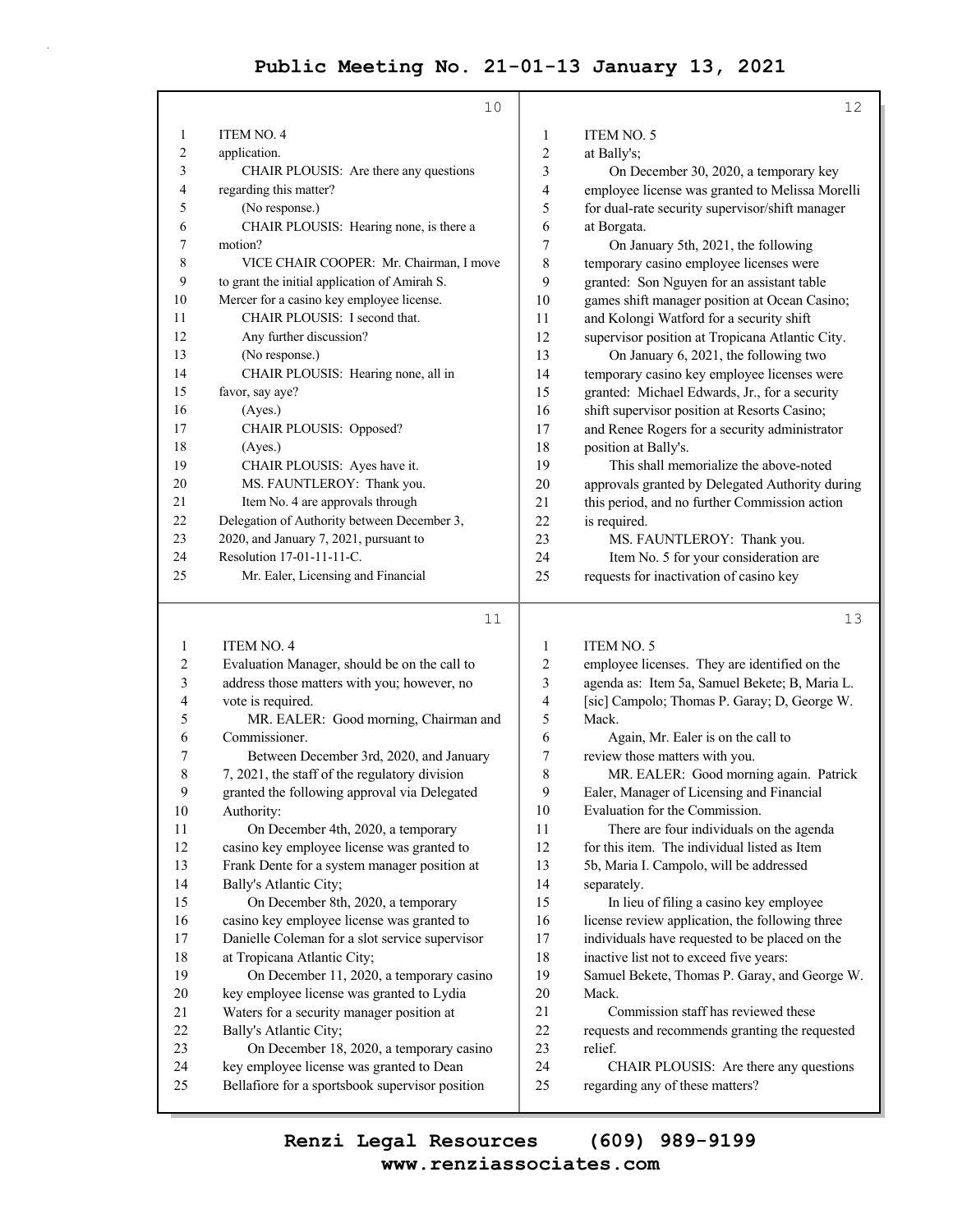|                | 14                                           |                          | 16                                              |
|----------------|----------------------------------------------|--------------------------|-------------------------------------------------|
| 1              | ITEM NO. 5                                   | 1                        | <b>ITEM NO. 5</b>                               |
| 2              | (No response.)                               | $\overline{2}$           | key employee license be vacated and that her    |
| 3              | CHAIR PLOUSIS: Hearing none, is there a      | 3                        | request to be placed on the casino key employee |
| 4              | motion?                                      | 4                        | approved inactive list be granted.              |
| 5              | VICE CHAIR COOPER: Mr. Chairman, I move      | 5                        | CHAIR PLOUSIS: Are there any questions          |
| 6              | to grant the requested relief and order that | 6                        | for Mr. Ealer?                                  |
| 7              | the four casino key employee licenses be     | 7                        | (No response.)                                  |
| 8              | inactivated.                                 | 8                        | CHAIR PLOUSIS: Hearing none, is there a         |
| 9              | CHAIR PLOUSIS: I second that.                | 9                        | motion?                                         |
| 10             | Any further discussion?                      | 10                       | VICE CHAIR COOPER: Mr. Chairman, I move         |
| 11             | VICE CHAIR COOPER: Mr. Chairman, I --        | 11                       | to grant the requested relief and vacate        |
| 12             | excuse me one moment.                        | 12                       | Commissioner Order No. 20-11-18-06-f lapsing    |
| 13             | MS. FAUNTLEROY: Yeah. It should be a         | 13                       | Maria I. Campolo's casino key employee license  |
| 14             | correction. It should be three because I     | 14                       | and order that her casino key employee license  |
| 15             | believe Bhupendra Dave, which was listed on  | 15                       | be inactivated.                                 |
| 16             | your motion sheet, is not included on the    | 16                       | CHAIR PLOUSIS: I second that.                   |
| 17             | agenda. So it should be corrected to reflect | 17                       | Any further discussion?                         |
| 18             | three matters. And the fourth would be Miss  | 18                       | (No response.)                                  |
| 19             | Campolo.                                     | 19                       | CHAIR PLOUSIS: Hearing none, all in             |
| 20             | VICE CHAIR COOPER: Shall I immediate         | 20                       | favor, say aye?                                 |
| 21             | read the motion again?                       | 21                       | (Ayes.)                                         |
| 22             | CHAIR PLOUSIS: Yeah. Please.                 | 22                       | CHAIR PLOUSIS: Opposed?                         |
| 23             | VICE CHAIR COOPER: Let me read that          | 23                       | (No response.)                                  |
| 24             | again, please.                               | 24                       | CHAIR PLOUSIS: Ayes have it.                    |
| 25             | And, once again, I move to grant the         | 25                       | MR. EALER: Thank you.                           |
|                | 15                                           |                          | 17                                              |
| 1              | <b>ITEM NO. 5</b>                            | 1                        | <b>ITEM NO. 6</b>                               |
| $\overline{c}$ | requested relief and order that the three    | 2                        | MS. FAUNTLEROY: Item No. 6 is                   |
| 3              | casino key employee licenses be inactivated. | 3                        | consideration of the lapsing of certain casino  |
| 4              | CHAIR PLOUSIS: I'll second that.             | $\overline{\mathcal{A}}$ | key employee licenses. They include: 6a,        |

| $\mathcal{L}$ | casino key employee neenses be macuvated.      | $\mathcal{L}$  | consideration of the lapsing of certain cashio |
|---------------|------------------------------------------------|----------------|------------------------------------------------|
| 4             | CHAIR PLOUSIS: I'll second that.               | $\overline{4}$ | key employee licenses. They include: 6a,       |
| 5             | Any further discussion?                        | 5              | David J. Koloski, and 6b, William C. Rowe, Jr. |
| 6             | (No response.)                                 | 6              | Again we have Mr. Ealer to review those        |
|               | CHAIR PLOUSIS: Hearing none, all in            | 7              | matters with you.                              |
| 8             | favor, say aye?                                | 8              | MR. EALER: Patrick Ealer of the Casino         |
| 9             | (Ayes.)                                        | 9              | Control Commission.                            |
| 10            | CHAIR PLOUSIS: Opposed?                        | 10             | At this time there are two individuals         |
| 11            | (No response.)                                 | 11             | for your consideration to lapse their casino   |
| 12            | CHAIR PLOUSIS: Ayes have it.                   | 12             | key employee license. David J. Koloski and     |
| 13            | MS. FAUNTLEROY: As Mr. Ealer indicated,        | 13             | William C. Rowe, Jr.'s, casino key employee    |
| 14            | Miss Campolo is the fourth matter which we are | 14             | license review application filing deadline has |
| 15            | now calling as a separate action.              | 15             | passed. Neither individual has filed a casino  |
| 16            | MR. EALER: Mr. Chairman, with regard to        | 16             | key employee license review application or     |
| 17            | Maria Campolo, her casino key employee license | 17             | requested to be placed on the inactive list.   |
| 18            | was lapsed at the 2020 public meeting.         | 18             | Based on that, staff recommends that the       |
| 19            | After receiving notification of this           | 19             | casino key employee licenses of David J.       |
| 20            | action, Ms. Campolo provided Commission staff  | 20             | Koloski and William C. Rowe, Jr., be deemed to |
| 21            | with a copy of an inactive list request form   | 21             | have lapsed.                                   |
| 22            | that she represented that she had timely       | 22             | CHAIR PLOUSIS: Are there any questions         |
| 23            | submitted.                                     | 23             | for Mr. Ealer?                                 |
| 24            | At this time staff recommends that the         | 24             | (No response.)                                 |
| 25            | prior order that lapsed Maria Compolo's casino | 25             | CHAIR PLOUSIS: Hearing none, is there a        |
|               |                                                |                |                                                |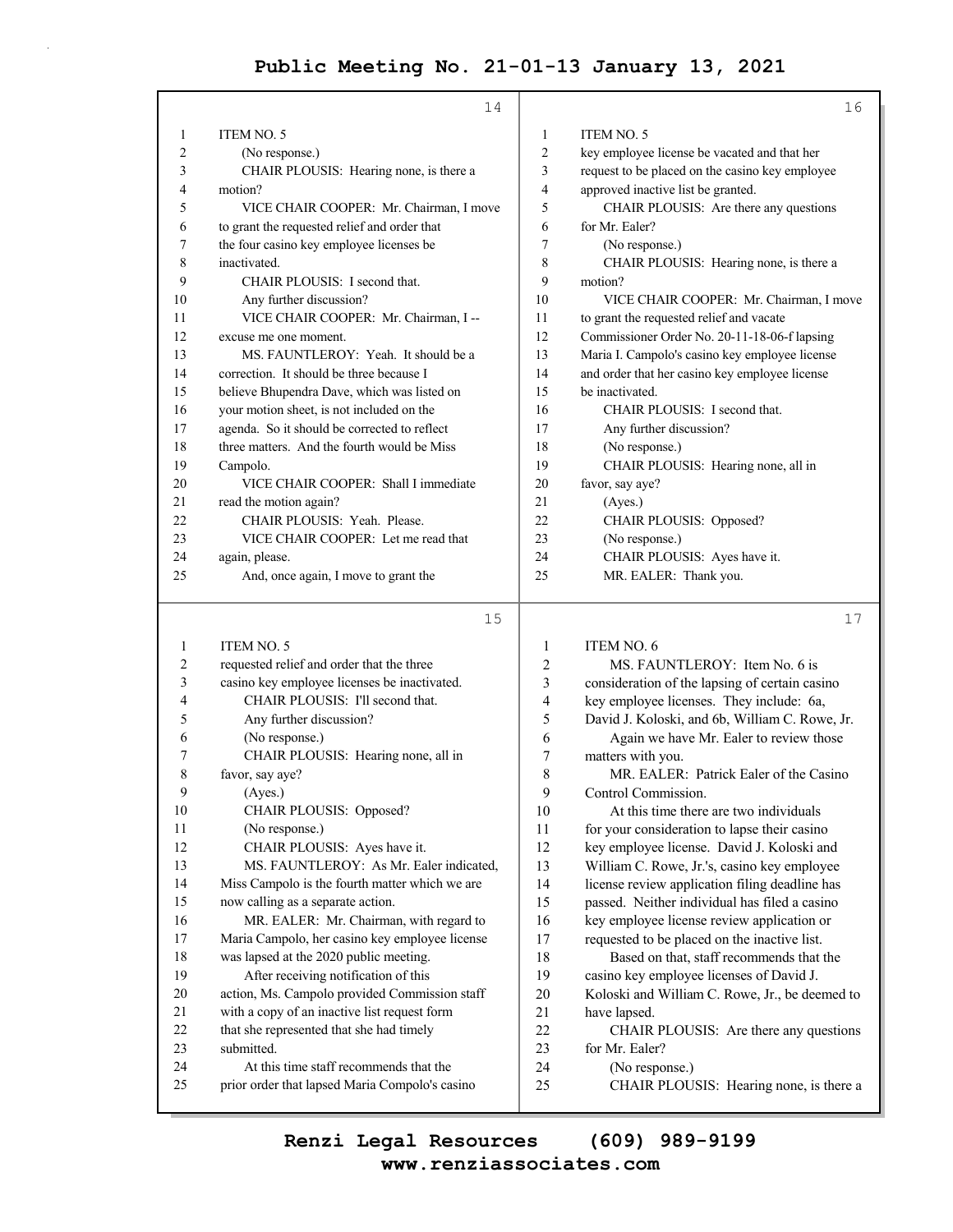|                | 18                                             |                | 20                                              |
|----------------|------------------------------------------------|----------------|-------------------------------------------------|
| 1              | ITEM NO. 7                                     | 1              | ITEM NO. 8                                      |
| $\overline{2}$ | motion?                                        | $\overline{c}$ | on this matter?                                 |
| 3              | VICE CHAIR COOPER: Mr. Chairman, I move        | 3              | (No response.)                                  |
| 4              | to find that the two casino key employee       | 4              | CHAIR PLOUSIS: Hearing none, is there a         |
| 5              | licenses lapsed pursuant to NJAC 19:41A-6.1(f) | 5              | motion?                                         |
| 6              | of the regulations.                            | 6              | VICE CHAIR COOPER: Mr. Chairman, I move         |
| 7              | CHAIR PLOUSIS: I second that motion.           | 7              | to: A, find Andres Rengifo disqualified         |
| 8              | Any further discussion?                        | 8              | pursuant to NJSA 5:23-80(b) and (d), NJSA       |
| 9              | (No response.)                                 | 9              | 5:12-86 and NJSA 5:12-89; and B, also deny his  |
| 10             | CHAIR PLOUSIS: Hearing none, all in            | 10             | initial application for a casino key employee   |
| 11             | favor, say aye?                                | 11             | license.                                        |
| 12             | (Ayes.)                                        | 12             | CHAIR PLOUSIS: I'll second that motion?         |
| 13             | CHAIR PLOUSIS: Opposed?                        | 13             | Any further discussion?                         |
| 14             | (No response.)                                 | 14             | (No response.)                                  |
| 15             | CHAIR PLOUSIS: Ayes have it.                   | 15             | CHAIR PLOUSIS: Hearing none, all in             |
| 16             | MR. EALER: Thank you.                          | 16             | favor, say aye?                                 |
| 17             | MS. FAUNTLEROY: Item No. 7 is the              | 17             | (Ayes.)                                         |
| 18             | consideration of the initial application of    | 18             | CHAIR PLOUSIS: Opposed?                         |
| 19             | Andres Rengifo for a casino key employee       | 19             | (No response.)                                  |
| 20             | license.                                       | 20             | CHAIR PLOUSIS: Ayes have it.                    |
| 21             | We have Senior Counsel Teresa Pimpinelli       | 21             | MS. FAUNTLEROY: Thank you.                      |
| 22             | available to review that matter with you.      | 22             | Item No. 8 is the consideration of the          |
| 23             | MS. PIMPINELLI: Good morning, Chairman,        | 23             | initial application of Oliver Reid for a casino |
| 24             | Vice Chair Cooper. Teresa Pimpinelli, Senior   | 24             | key employee license.                           |
| 25             | Counsel for the Casino Control Commission.     | 25             | Again, Senior Counsel Pimpinelli is             |
|                | 19                                             |                | 21                                              |
| 1              | <b>ITEM NO. 7</b>                              | 1              | <b>ITEM NO. 8</b>                               |
|                |                                                |                |                                                 |

| $\perp$        | TTEM NO. 7                                    | 1              | TTEM NO. 8                                     |
|----------------|-----------------------------------------------|----------------|------------------------------------------------|
| $\overline{2}$ | Today for your consideration is the           | 2              | available to review that matter with you.      |
| $\overline{3}$ | initial application of Andres Rengifo for a   | 3              | MS. PIMPINELLI: Chairman Plousis and           |
| $\overline{4}$ | casino key employee license.                  | $\overline{4}$ | Vice Chair Cooper, Teresa Pimpinelli again on  |
| 5              | Mr. Rengifo was provided with an              | 5              | behalf of the Commission.                      |
| 6              | opportunity to request a hearing, but to date | 6              | Similar to the previous matter, before         |
| 7              | no communication has been received by staff.  | $\overline{7}$ | you is the initial application of Oliver Reid  |
| $8\phantom{1}$ | Accordingly, the matter is now before         | 8              | for a casino key employee license.             |
| 9              | you for your consideration.                   | 9              | Mr. Reid was provided with an                  |
| 10             | Jordan Hollander is appearing on behalf       | 10             | opportunity to request a hearing, but to date  |
| 11             | of the Division.                              | 11             | no communication has been received by staff.   |
| 12             | MR. HOLLANDER: Good morning, Chairman         | 12             | Accordingly, the matter is now before          |
| 13             | and Commissioner -- Vice Chair Cooper. Jordan | 13             | you for your consideration.                    |
| 14             | Hollander on behalf of the Division of Gaming | 14             | Again Jordan Hollander is appearing on         |
| 15             | Enforcement.                                  | 15             | behalf of the Division.                        |
| 16             | As Miss Pimpinelli has outlined to you,       | 16             | MR. HOLLANDER: Good morning, Chairman          |
| 17             | the Division filed a report dated October 26, | 17             | and Vice Chair Cooper. Jordan Hollander on     |
| 18             | 2020, recommending that Mr. Rengifo's         | 18             | behalf of the Division of Gaming Enforcement.  |
| 19             | application for a casino key employee license | 19             | As Miss Pimpinelli has outlined, the           |
| 20             | be denied for the reasons set forth therein.  | 20             | Division has filed a report dated October 26,  |
| 21             | The Division has also not received any        | 21             | 2020, recommending the denial of Mr. Reid's    |
| 22             | correspondence on Mr. Rengifo, and we request | 22             | application for a casino key employee license. |
| 23             | that Mr. Rengifo's request be denied at this  | 23             | The Division has also not received any         |
| 24             | time.                                         | 24             | correspondence from Mr. Reid. And at this time |
| 25             | CHAIR PLOUSIS: Are there any questions        | 25             | we would request that this application be      |
|                |                                               |                |                                                |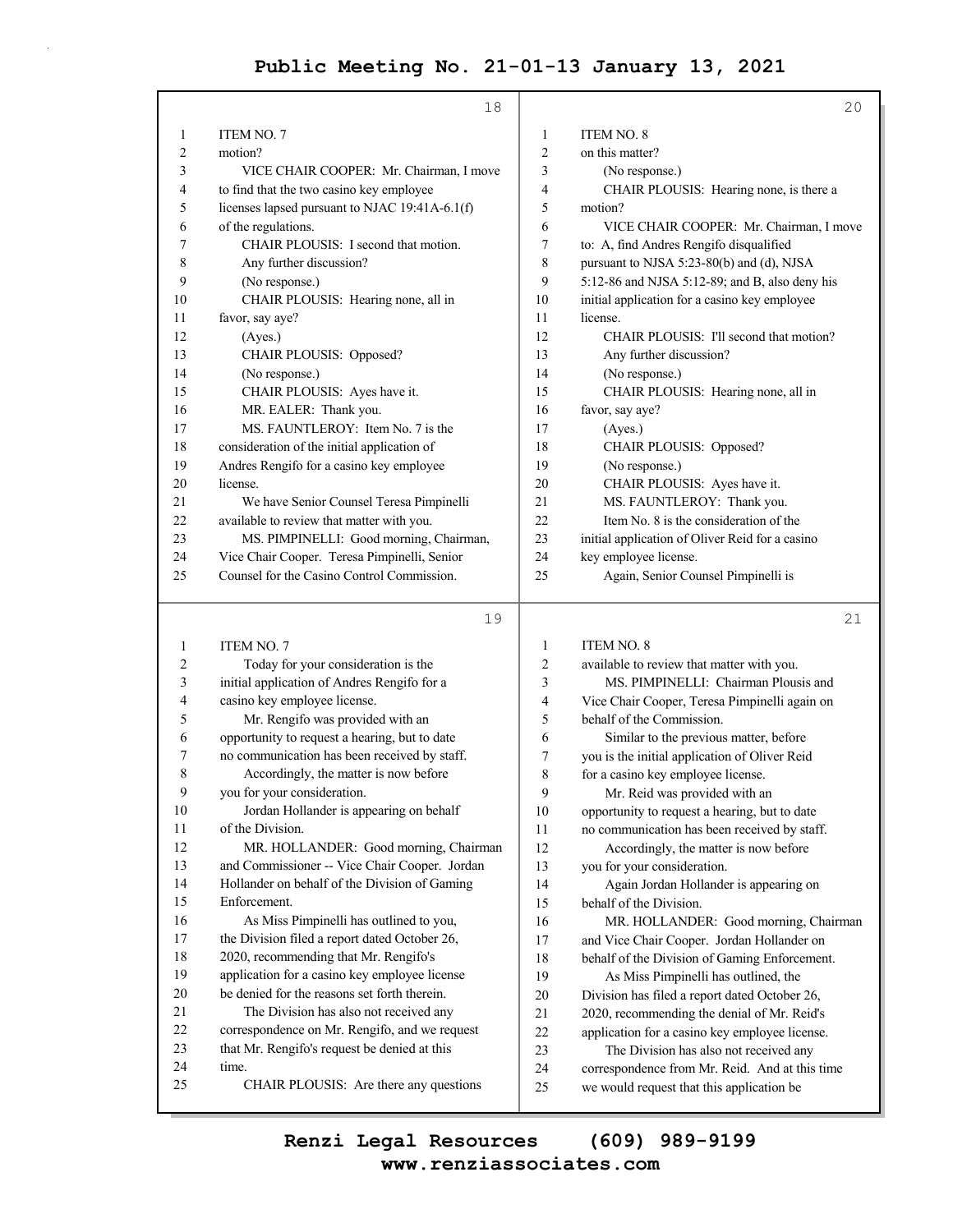|    | 22                                             |                | 24                                              |
|----|------------------------------------------------|----------------|-------------------------------------------------|
| 1  | <b>ITEM NO. 8</b>                              | 1              | ITEM NO. 9                                      |
| 2  | denied for the reasons set forth in the        | 2              | quickly, and the Division's efforts over the    |
| 3  | Division's October report.                     | 3              | holidays to get the fingerprint and background  |
| 4  | Thank you very much.                           | $\overline{4}$ | check done. I really do appreciate it. Thank    |
| 5  | CHAIR PLOUSIS: Are there any questions         | 5              | you.                                            |
| 6  | for counsel on these matters?                  | 6              | MS. RICHARDSON: Good morning, Chairman          |
| 7  | (No response.)                                 | 7              | Plousis and Vice Chair Cooper. Tracy            |
| 8  | CHAIR PLOUSIS: Hearing none, is there a        | 8              | Richardson for the Division of Gaming           |
| 9  | motion?                                        | 9              | Enforcement.                                    |
| 10 | VICE CHAIR COOPER: Mr. Chairman, I move        | 10             | You have our letter of no objection to          |
| 11 | to: A, find Oliver Reid disqualified pursuant  | 11             | the temporary qualification request.            |
| 12 | to NJSA 5:12-80(b) and (d), NJSA 5:12-86, and  | 12             | We've also received a draft resolution          |
| 13 | NJSA 5:12-89; and B, also deny his initial     | 13             | and have no objections.                         |
| 14 | application for a casino key employee license. | 14             | Thank you.                                      |
| 15 | CHAIR PLOUSIS: And I'll second that            | 15             | CHAIR PLOUSIS: Are there any questions          |
| 16 | motion.                                        | 16             | for counsel?                                    |
| 17 | Any further discussion?                        | 17             | (No response.)                                  |
| 18 | (No response.)                                 | 18             | CHAIR PLOUSIS: Hearing none, is there a         |
| 19 | CHAIR PLOUSIS: Hearing none, all in            | 19             | motion?                                         |
| 20 | favor, say aye?                                | 20             | VICE CHAIR COOPER: Mr. Chairman, I move         |
| 21 | (Ayes.)                                        | 21             | to adopt the draft resolution and authorize     |
| 22 | CHAIR PLOUSIS: Opposed?                        | 22             | John Halkyard on a temporary basis and prior to |
| 23 | (No response.)                                 | 23             | his plenary qualification to assume the duties  |
| 24 | CHAIR PLOUSIS: Ayes have it.                   | 24             | and exercise the powers of Chief Financial      |
| 25 | MS. FAUNTLEROY: Thank you.                     | 25             | Officer for MGM Resorts International subject   |
|    |                                                |                |                                                 |

### 23

25

| 1       | <b>ITEM NO. 9</b>                               | $\mathbf{1}$ | <b>ITEM NO. 9</b>                               |
|---------|-------------------------------------------------|--------------|-------------------------------------------------|
| 2       | Item No. 9 is the Joint Petition of             | 2            | to the conditions contained in NJSA 5:12-85.1c  |
| 3       | Marina District Development Company, LLC, and   | 3            | and d; and NJAC 13:69C-2.7.                     |
| 4       | MGM Resorts International on requesting         | 4            | CHAIR PLOUSIS: I'll second that motion.         |
| 5       | permission for Jonathan Halkyard to assume the  | 5            | Any further discussion?                         |
| 6       | duties and exercise the powers of Chief         | 6            | (No response.)                                  |
| 7       | Financial Officer for MGM Resorts International | 7            | CHAIR PLOUSIS: Hearing none, roll call          |
| $\,8\,$ | pending his plenary qualification.              | 8            | vote?                                           |
| 9       | This matter was brought to the                  | 9            | MS. FAUNTLEROY: Vice Chair Cooper?              |
| 10      | Commission's attention by way of a petition,    | 10           | VICE CHAIR COOPER: Yes.                         |
| 11      | PRN 0062102, filed on January 6, 2021 by MDDC,  | 11           | MS. FAUNTLEROY: And Chairman Plousis?           |
| 12      | Marina District Development Company, LLC, and   | 12           | <b>CHAIR PLOUSIS: Yes.</b>                      |
| 13      | MGM.                                            | 13           | MS. FAUNTLEROY: In accordance with              |
| 14      | We do have counsel on the line to               | 14           | Resolution No. 20-12-09-03, the next closed     |
| 15      | address the matter. And I ask that they enter   | 15           | session will be held on Wednesday, February 10, |
| 16      | their appearances and proceed.                  | 16           | 2021, at 9:30 a.m. in the Commission offices.   |
| 17      | MR. MADAMBA: Good morning, Chair                | 17           | CHAIR PLOUSIS: Thank you, Counsel.              |
| 18      | Plousis and Vice Chair Cooper. Pat Madamba,     | 18           | I wanted to make one announcement here.         |
| 19      | Senior Vice President and Legal Counsel of MGM  | 19           | It was one year ago on January 21st that        |
| 20      | Resorts International and Marina District       | 20           | Governor Murphy enacted legislation that gave   |
| 21      | Development Company.                            | 21           | the Casino Control Commission discretion to     |
| 22      | I've reviewed the draft resolution.             | 22           | issue casino key employee license to former     |
| 23      | It's fine in form and substance.                | 23           | offenders who were convicted of certain drug    |
| 24      | I do really do appreciate the fact that         | 24           | offenses and who successfully completed drug    |
| 25      | the Commission put this on the agenda so        | 25           | court or the Mid State Treatment Program at the |
|         |                                                 |              |                                                 |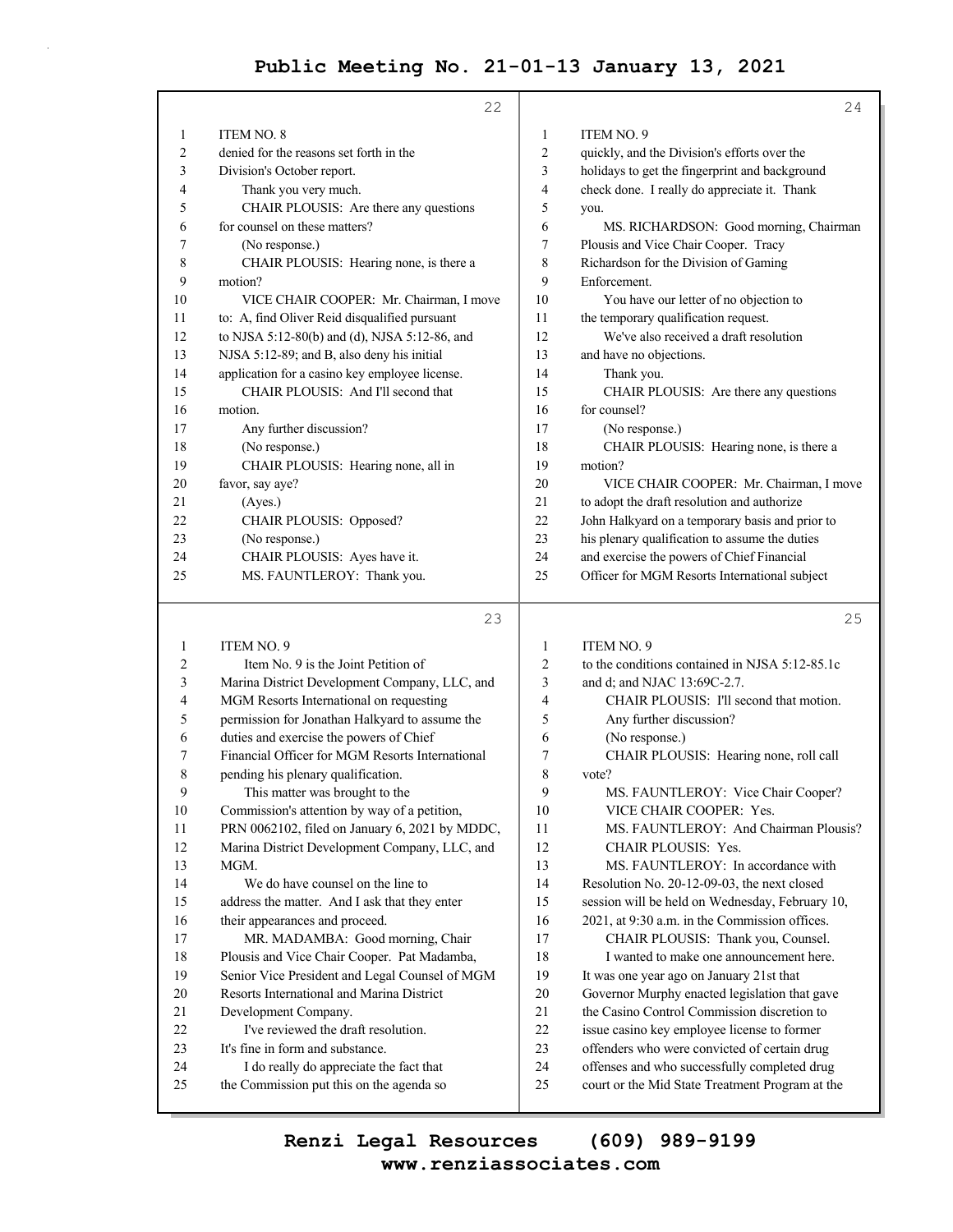|          | 26                                                                                              |                  | 28                                                                                  |
|----------|-------------------------------------------------------------------------------------------------|------------------|-------------------------------------------------------------------------------------|
| 1        |                                                                                                 | $\mathbf{1}$     |                                                                                     |
| 2        | facility there.                                                                                 | 2                | employers who hire the former offenders.                                            |
| 3        | The legislation bolstered the                                                                   | 3                | During 2019 we hosted two well-attended                                             |
| 4        | Commission's recent efforts to work with                                                        | 4                | forums for employers and the casino industry in                                     |
| 5        | government partners, including the New Jersey                                                   | 5                | cooperation with the Division of Gaming                                             |
| 6        | Judiciary and the State Parole Board, to help                                                   | 6                | Enforcement, the Department of Corrections, the                                     |
| 7        | rehabilitated people overcome barriers that                                                     | 7                | Department of Labor, and Workforce Development                                      |
| 8        | historically prohibited them fully                                                              | 8                | and the New Jersey State Parole Board. The                                          |
| 9        | participating in the liberty and the prosperity                                                 | 9                | first event focused on improving awareness                                          |
| 10       | enjoyed by other New Jerseyans.                                                                 | 10               | among the casino hotels, and that was very well                                     |
| 11       | The Casino gaming industry has a history                                                        | 11               | received by the industry. The second forum was                                      |
| 12       | of mentoring employees from entry level to key                                                  | 12               | opened and expanded to include the Greater                                          |
| 13       | positions. By opening the door to advancement                                                   | 13               | Atlantic City Chamber of Commerce.                                                  |
| 14       | in the industry, the legislation has a                                                          | 14               | While the legislation enacted by                                                    |
| 15       | potential to be a real game changer for people                                                  | 15               | Governor Murphy formally established a course                                       |
| 16       | and giving them a second chance.                                                                | 16               | to be followed, positive momentum has suffered                                      |
| 17       | The Commission's vision to be a key                                                             | 17               | as a result of the unprecedented global                                             |
| 18       | partner and a catalyst in promoting the general                                                 | 18               | pandemic. To mitigate the spread of the virus,                                      |
| 19       | welfare, health, and prosperity of Atlantic                                                     | 19               | casinos were closed to the public on March                                          |
| 20       | City, the Greater Atlantic City Region and the                                                  | 20               | 16th, 2020, and remain closed until July of                                         |
| 21       | State of New Jersey, calls us to be engaged in                                                  | 21               | 2020.                                                                               |
| 22       | the South Jersey Region bringing awareness to                                                   | 22               | The ramifications for employment in                                                 |
| 23       | potential employment opportunities in the                                                       | 23               | Atlantic City were tragic. Before the crisis,                                       |
| 24       | casino industry for those former offenders.                                                     | 24               | the casinos directly employed 26,000 people and                                     |
| 25       | Now, as required by the new law, we                                                             | 25               | almost 20,000 of them were full time.                                               |
|          |                                                                                                 |                  |                                                                                     |
|          | 27                                                                                              |                  | 29                                                                                  |
| 1        |                                                                                                 | 1                |                                                                                     |
| 2        |                                                                                                 | $\boldsymbol{2}$ |                                                                                     |
| 3        | coordinate with nonprofit reentry organizations<br>to provide formerly incarcerated individuals | 3                | Third-party businesses, most notably<br>restaurants and retail shops, employed many |
| 4        | with information about their recently gained                                                    | 4                | more. Upon reopening in -- reopening prudent                                        |
| 5        | license eligibility.                                                                            | 5                | restrictions on capacities and entertainment                                        |
| 6        | Throughout 2019 and in early 2020, the                                                          | 6                | were needed. While many employees have since                                        |
| 7        | Commission had sent representatives across the                                                  | 7                | been called back, where thousands remained                                          |
| 8        | region to provide information to incarcerated                                                   | 8                | furloughed, dramatically increasing the                                             |
| 9        | persons who were preparing for release and                                                      | 9                | competition among applicants for a limited                                          |
| 10       | reemployment.                                                                                   | 10               | number of jobs.                                                                     |
| 11       | We attended events, including the Second                                                        | 11               | The unfortunate reality is that the                                                 |
| 12       | Chance Career Resource Expo at the Cumberland                                                   | 12               | people seeking reentry employment during the                                        |
| 13       | County Library. We also attended a reentry                                                      | 13               | pandemic face limited options. And as society                                       |
| 14       | conference at the South Woods State Prison. We                                                  | 14               | begins to approach a return to normalcy, we                                         |
| 15       | also strengthened our rapport with the                                                          | 15               | recognize a redoubling of our efforts will be                                       |
| 16       | community while attending numerous safe                                                         | 16               | needed to restore the recent positive momentum.                                     |
| 17       | surrenders and expungement seminars hosted by                                                   | 17               | Reentry groups have resumed planning                                                |
| 18       | the New Jersey Judiciary.                                                                       | 18               | activities, and we are looking forward to a                                         |
| 19       | Support from potential employers is just                                                        | 19               | better future.                                                                      |
| 20       | as critical. The likelihood of long-term                                                        | $20\,$           | The Commission stands ready to continue                                             |
| 21       | success for former offenders is in a large part                                                 | 21               | this indispensable work to ensure that the                                          |
| 22       | determined by their ability to gain -- to gain                                                  | $22\,$           | recent gains for the rehabilitated will not be                                      |
| 23       | gainful employment and establish a career. As                                                   | 23               | lost, and the rehabilitated fermer offenders                                        |
| 24<br>25 | such, the Commission is set out to focus<br>attention on the benefits available to              | 24<br>25         | will have a real opportunity to participate in<br>the upcoming recovery.            |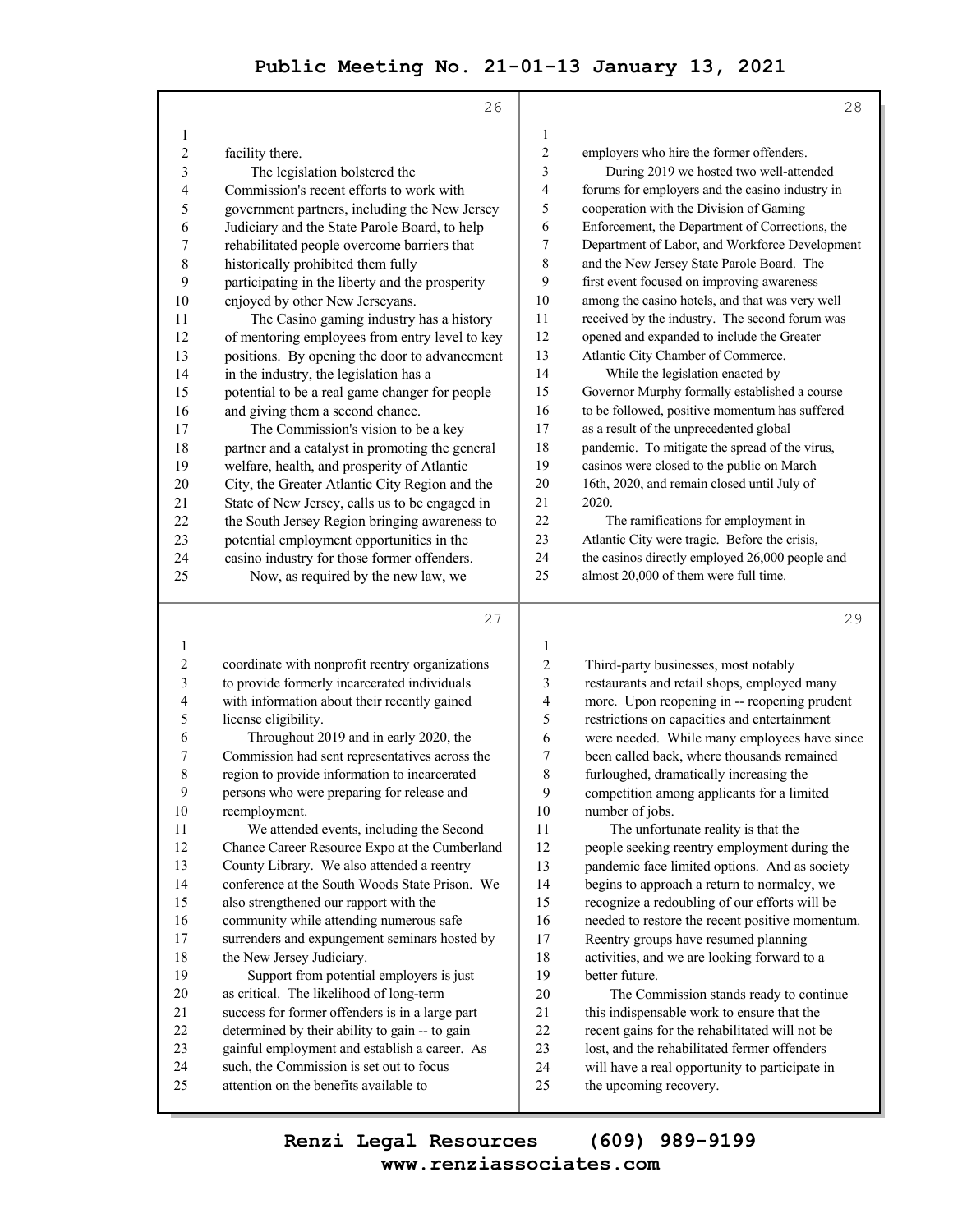| 32                                                                                                              |
|-----------------------------------------------------------------------------------------------------------------|
| 1                                                                                                               |
| $\overline{c}$<br>CERTIFICATE                                                                                   |
| $\mathfrak{Z}$                                                                                                  |
| $\overline{4}$                                                                                                  |
| 5<br>I, M. DARLENE ENGEL, a Certified Court                                                                     |
| 6<br>Reporter and Notary Public of the State of New Jersey,                                                     |
| certify that the foregoing is a true and accurate<br>7<br>transcript of the proceedings as taken remotely.<br>8 |
| 9                                                                                                               |
| $10\,$<br>I further certify that I am neither                                                                   |
| attorney, of counsel for, nor related to or employed<br>11                                                      |
| by any of the parties to the action; further that I am<br>12                                                    |
| not a relative or employee of any attorney or counsel<br>13                                                     |
| employed in this case; nor am I financially interested<br>14<br>in the action.<br>15                            |
| 16                                                                                                              |
| 17                                                                                                              |
| 18                                                                                                              |
| Marline Engel<br>19                                                                                             |
| 20                                                                                                              |
| M. DARLENE ENGEL, CCR                                                                                           |
| License No 30XI0102300<br>21<br>22                                                                              |
| 23                                                                                                              |
| Dated: January 19, 2021                                                                                         |
| 24 My Notary Commission Expires                                                                                 |
| November 21, 2024                                                                                               |
| 25 ID No. 50117353                                                                                              |
|                                                                                                                 |
|                                                                                                                 |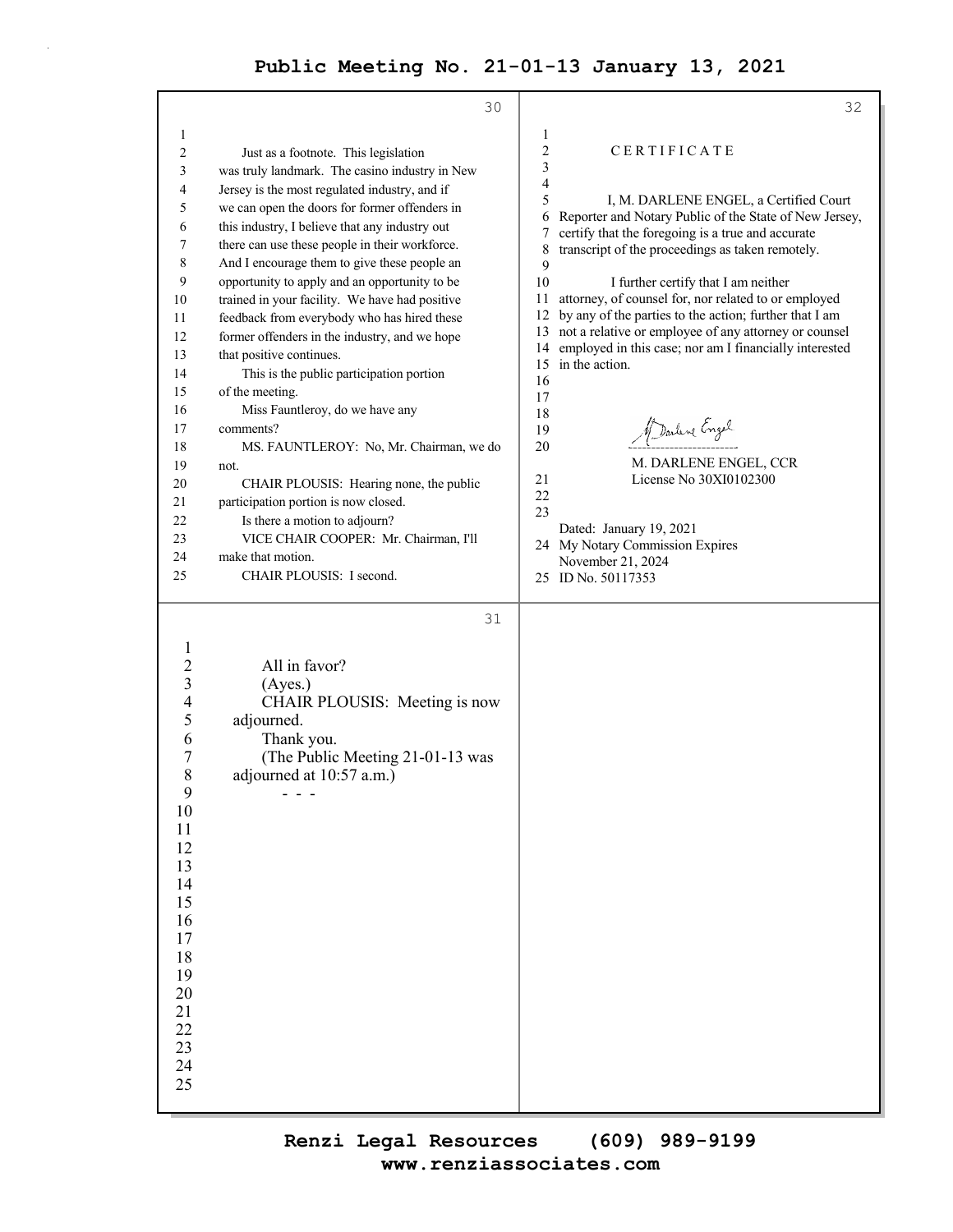| $\mathbf{A}$           | Amirah $4:6$                        | 27:16                    | basis $24:22$                   |
|------------------------|-------------------------------------|--------------------------|---------------------------------|
| a.m1:14,14             | $9:21$ $10:9$                       | attention                | beginning $6:17$                |
| $4:2 \quad 5:2$        | analyst $2:4$                       | 23:10 27:25              | begins $29:14$                  |
| $25:16$ 31:8           | 7:9                                 | $\texttt{attorney} 2:11$ | behalf $7:10$                   |
| ability $27:22$        | Andres $4:14$                       | $2:12$ 3:2               | 19:10,14                        |
| $able 5:24$ 6:10       | 18:19 19:3                          | 32:11,13                 | 21:5, 15, 18                    |
| above-noted            | 20:7                                | <b>ATTORNEYS 2:11</b>    | Bekete $4:10$                   |
| 12:19                  | announcement                        | audio $6:25$             | 13:3,19                         |
| accept 6:13            | 25:18                               | Authority 4:7            | believe $14:15$                 |
| access 6:10            | annual $5:11$                       | $10:22$ $11:10$          | 30:6                            |
| accurate 32:7          | answer $7:22$                       | 12:20                    | Bellafiore                      |
| Act $5:8$              | appearances                         | authorize                | 11:25                           |
| action 12:21           | 23:16                               | 24:21                    | benefits 27:25                  |
| 15:15,20               | appearing                           | $\alpha$ vailable $6:21$ | best7:12,17                     |
| 32:12,15               | 19:10 21:14                         | $18:22$ $21:2$           | better 29:19                    |
| activities             | applicants                          | 27:25                    | Bhupendra                       |
| 29:18                  | 29:9                                | Avenue $1:12$            | 14:15                           |
| address $5:16$         | application                         | awareness                | Board $26:6$                    |
| $11:3$ 23:15           | 4:6,14,15                           | 26:22 28:9               | 28:8                            |
| addressed              | $9:21$ $10:2,9$                     | aye 8:22 10:15           | Boardwalk $1:12$                |
| 13:13                  | 13:16 17:14                         | 15:8 16:20               | $\texttt{bold26:3}$             |
| adjourn $30:22$        | $17:16$ $18:18$                     | 18:11 20:16              | Borgata $12:6$                  |
| adjourned $31:5$       | 19:3,19                             | 22:20                    | $\frac{\text{bringing}}{26:22}$ |
| 31:8                   | 20:10,23                            | <b>Ayes</b> $8:23$ 9:2   | brought $23:9$                  |
| adjournment            | 21:7,22,25                          | 9:12,15                  | Bryon $5:7$                     |
| 6:19                   | 22:14                               | 10:16,18,19              | businesses                      |
| adjourns $5:18$        | apply30:9                           | 15:9,12                  | 29:2                            |
| ADMINISTRA             | appreciate                          | 16:21,24                 |                                 |
| 2:4                    | 23:24 24:4                          | 18:12,15                 | $\mathbf C$                     |
| administrator          | approach 29:14                      | 20:17,20                 | $c3:1$ 4:11, 13                 |
| 12:17                  | approval $11:9$                     | 22:21,24                 | 17:5, 13, 20                    |
| $\texttt{adopt24:21}$  | approvals $4:7$                     | 31:3                     | 32:2,2                          |
| advancement            | $10:21$ $12:20$                     |                          | call $7:22$ $11:2$              |
| 26:13                  | approved 16:4                       | B                        | 13:625:7                        |
| advise $5:5$           | assistant $12:9$                    | $b2:1$ 4:10,13           | call-in $6:25$                  |
| <b>AFFAIRS 2:9</b>     | assume $4:18$                       | 13:320:9                 | called $7:2$                    |
| 3:4                    | $23:5$ 24:23                        | 22:13                    | 29:7                            |
| agenda $4:1$ $8:8$     | Atlantic $1:10$                     | back $29:7$              | callers 6:23                    |
| 13:3,11                | $1:13$ 6:1                          | background               | calling $15:15$                 |
| 14:17 23:25            | 11:14,18,22                         | 24:3                     | calls $26:21$                   |
| ago25:19               | 12:12 26:19                         | Baer $5:8$               | Campolo $4:10$                  |
| Alisa $2:3$ $9:6$      | 26:20 28:13                         | Bally's $11:14$          | 13:4,13                         |
| Allegiance             | 28:23                               | $11:22$ $12:2$           | 14:19 15:14                     |
| 5:20                   | ${\small \texttt{attended} } 27:11$ | 12:18                    | 15:17,20                        |
| <b>Allen</b> $4:4$ 7:6 | 27:13                               | barriers 26:7            | Campolo's                       |
| 7:16                   | attending                           | <b>Based</b> 17:18       | 16:13                           |
|                        |                                     |                          |                                 |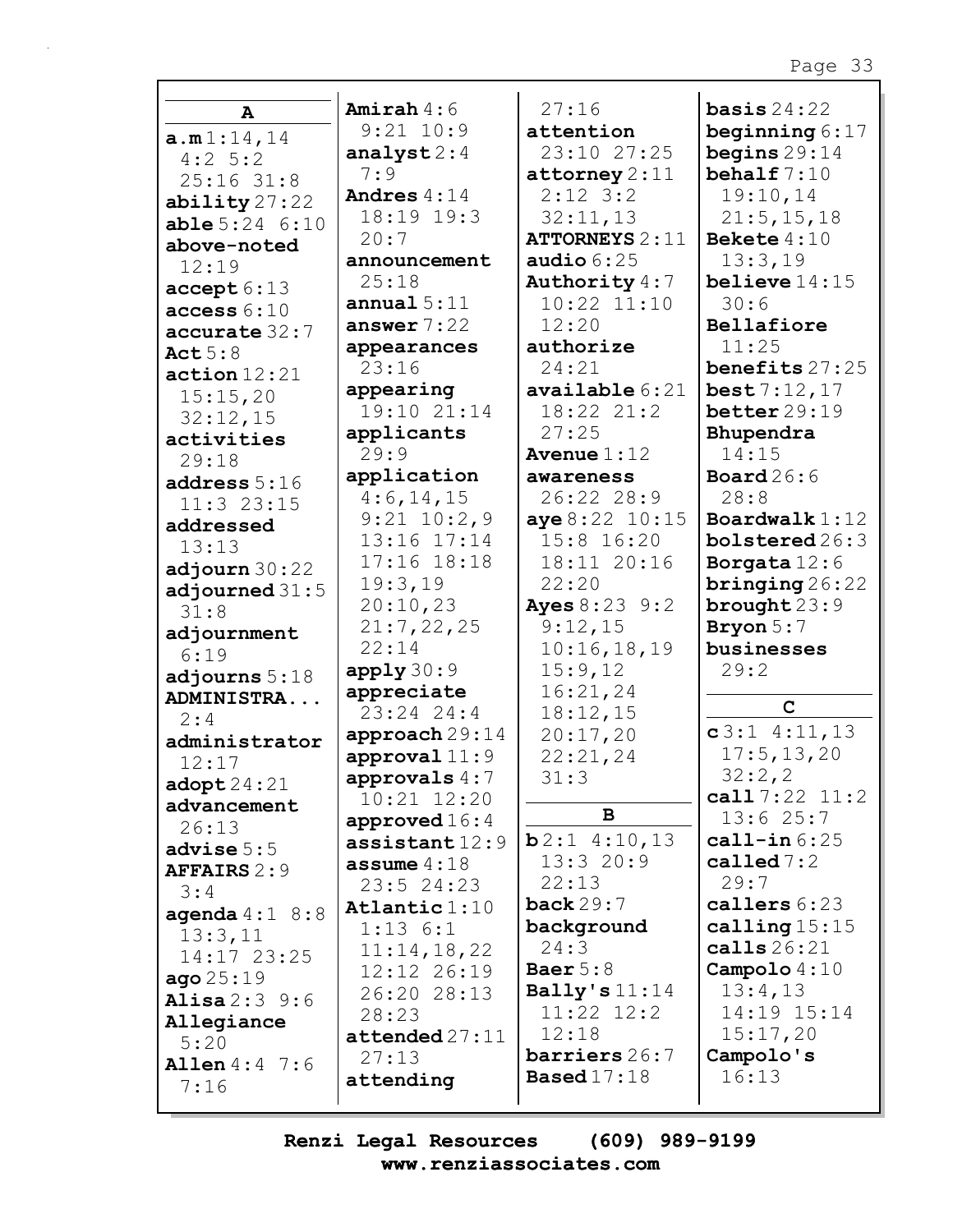| capacities            | $13:24$ $14:3,5$        | closed $8:5$               | conditions                   |
|-----------------------|-------------------------|----------------------------|------------------------------|
| 29:5                  | 14:9, 11, 20            | 25:14 28:19                | 25:2                         |
| career $27:12$        | 14:22,23                | 28:20 30:21                | conference                   |
| 27:23                 | 15:4,7,10,12            | code 6:25                  | 27:14                        |
| case $32:14$          | 16:5, 8, 10, 16         | Coleman $11:17$            | Congratula                   |
| casino $1:2$ 2:2      | 16:19,22,24             | collaboration              | 9:16                         |
| $2:4$ 4:6, 9, 12      | 17:22,25                | 6:8                        | consideration                |
| 4:14,165:9            | 18:3,7,10,13            | commenced $5:1$            | 4:12,14,15                   |
| $7:18$ 9:22           | 18:15,24                | comments 6:13              | $8:7$ 12:24                  |
| $10:10$ $11:12$       | 19:13,25                | 6:14,16                    | 17:3,11                      |
| 11:16,19,23           | 20:4,6,12,15            | 30:17                      | 18:18 19:2,9                 |
| 12:8, 10, 14          | 20:18,20                | Commerce $28:13$           | 20:22 21:13                  |
| 12:16,25              | $21:4,17$ 22:5          | Commission 1:2             | $\texttt{contained} \, 25:2$ |
| $13:15$ $14:7$        | 22:8, 10, 15            | $1:10 \ 2:2,4$             | continue 29:20               |
| 15:3, 17, 25          | 22:19,22,24             | 5:9,16,17,25               | continues                    |
| 16:3, 13, 14          | 23:17,18                | $6:8$ 7:7,14               | 30:13                        |
| 17:3,8,11,13          | 24:7,15,18              | $7:18$ 9:7,24              | Control $1:2$                |
| 17:15,19              | $24:20$ $25:4,7$        | 12:21 13:10                | $2:2,4$ 5:9                  |
| 18:4, 19, 25          | 25:9,10,12              | 13:21 15:20                | $7:18$ 17:9                  |
| 19:4,19               | 25:17 30:20             | $17:9$ $18:25$             | 18:25 25:21                  |
| 20:10,23              | 30:23,25                | $21:5$ 23:25               | convicted                    |
| 21:8,22               | 31:4                    | 25:16,21                   | 25:23                        |
| 22:14 25:21           | Chairman $7:21$         | 27:7,24                    | Cooper $2:3$                 |
| 25:22 26:11           | $8:2,15$ 10:8           | 29:20 32:24                | 7:11,21,24                   |
| 26:24 28:4            | $11:5$ $14:5$ , $11$    | Commission's               | $7:25$ 8:15                  |
| 28:10 30:3            | 15:16 16:10             | $6:11$ $23:10$             | 9:6, 10, 16, 17              |
| casinos $28:19$       | 18:3,23                 | 26:4,17                    | $9:18,19$ $10:8$             |
| 28:24                 | 19:12 20:6              | Commissioner               | 14:5, 11, 20                 |
| catalyst 26:18        | 21:3,16                 | 7:11,21,24                 | 14:23 16:10                  |
| CCR32:20              | 22:10 24:6              | $7:25$ 8:15                | 18:3,24                      |
| certain 17:3<br>25:23 | 24:20 25:11<br>30:18,23 | $9:16$ 11:6<br>16:12 19:13 | 19:13 20:6                   |
| Certified $1:17$      | Chamber $28:13$         | communication              | 21:4,17<br>22:10 23:18       |
| 32:5                  | chance $26:16$          | 19:721:11                  | 24:7,2025:9                  |
| certify $32:7$        | 27:12                   | community                  | 25:10 30:23                  |
| 32:10                 | changer $26:15$         | 27:16                      | cooperation                  |
| chair $2:2,3$         | channel $6:12$          | Company $3:4$              | 28:5                         |
| $4:5 \t5:21,24$       | Chapter $5:6$           | $4:17$ 23:3, 12            | coordinate                   |
| 5:258:3,10            | check $24:4$            | 23:21                      | 27:2                         |
| 8:13,18,21            | Chief $4:19$            | competition                | copies $5:13$                |
| $8:24$ 9:2,5,6        | 23:6 24:24              | 29:9                       | copy 15:21                   |
| 9:7,10,11,13          | City $1:10, 13$         | completed                  | corrected                    |
| 9:15,17,18            | $6:1$ $11:14,18$        | 25:24                      | 14:17                        |
| $9:18,19$ 10:3        | 11:22 12:12             | compliance $5:6$           | correction                   |
| 10:6,8,11,14          | 26:20,20                | Compolo's                  | 14:14                        |
| 10:17,19              | 28:13,23                | 15:25                      | corrections                  |
|                       |                         |                            |                              |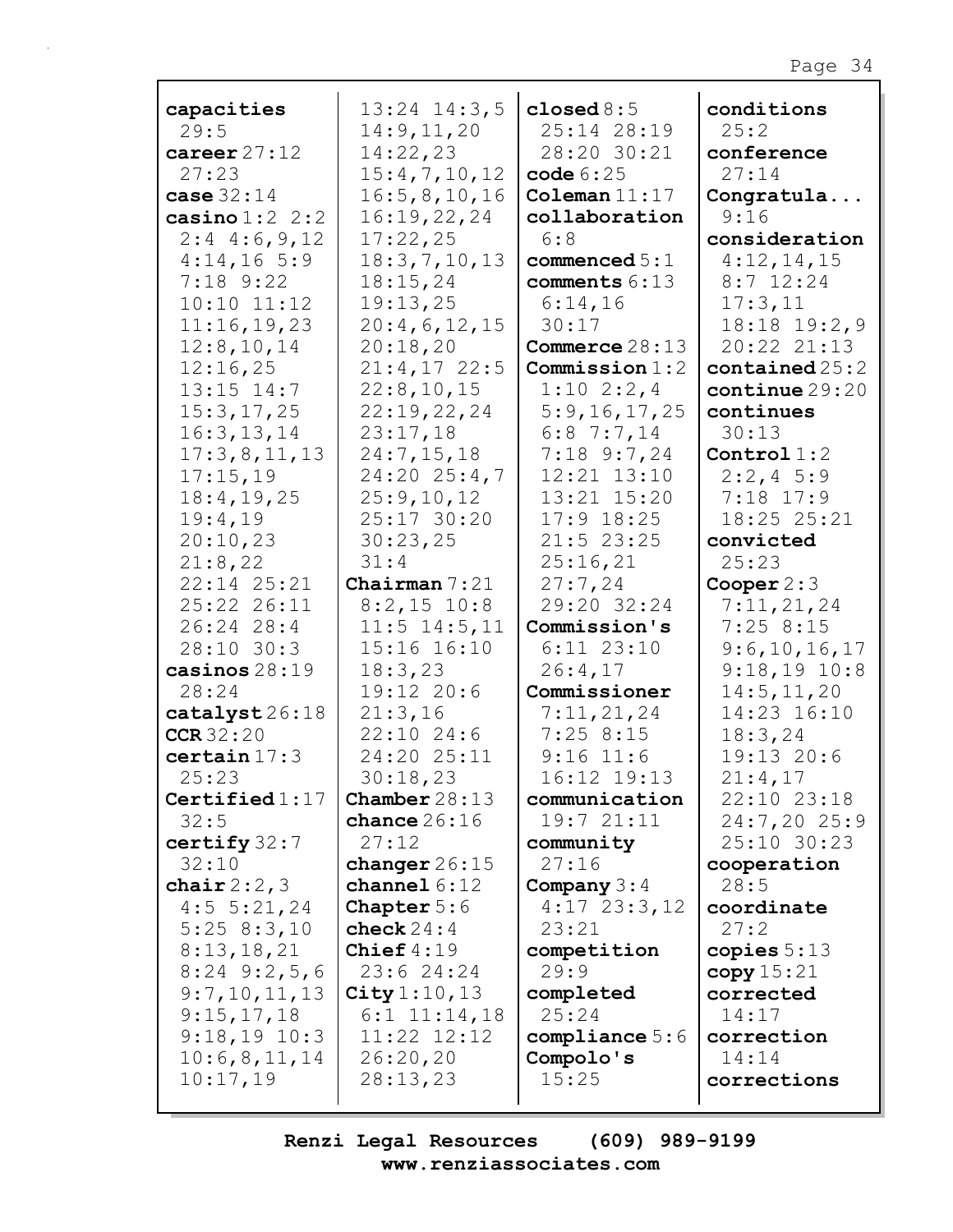| $8:11$ 28:6          |                        |                       |                        |
|----------------------|------------------------|-----------------------|------------------------|
|                      | 11:7, 11, 15           | 22:324:2              | 17:16,19               |
| correspond           | 11:19,23               | DKT $4:15,16$         | $18:4, 19$ 19:4        |
| 19:22 21:24          | 12:3                   | door 26:13            | 19:19 20:10            |
| counsel $2:6,7$      | deemed $17:20$         | doors $30:5$          | $20:24$ $21:8$         |
| $3:2,4$ 18:21        | Delegated $11:9$       | $\texttt{draff}23:22$ | 21:22 22:14            |
| 18:25 20:25          | 12:20                  | 24:12,21              | 25:22 32:13            |
| 22:623:14            | Delegation $4:7$       | dramatically          | employees              |
| 23:19 24:16          | 10:22                  | 29:8                  | 26:12 29:6             |
| 25:17 32:11          | denial21:21            | $\arg 25:23,24$       | employers              |
| 32:13                | denied19:20            | $dual$ -rate $12:5$   | 27:1928:2.4            |
| COUNSEL/EX           | 19:23 22:2             | due $6:22$            | employment             |
| 2:6                  | Dente $11:13$          | duties $4:18$         | 26:23 27:23            |
| County $27:13$       | deny $20:9$            | 23:6 24:23            | 28:22 29:12            |
| course $6:22$        | 22:13                  |                       | enacted $25:20$        |
| 28:15                | Department             | Е                     | 28:14                  |
| court 1:17,21        | 28:6,7                 | $E2:1, 1, 11$ 3:1     | encourage $30:8$       |
| $25:25$ 32:5         | <b>DEPUTY</b> 2:11, 11 | $3:1,2$ $32:2,2$      | Enforcement            |
| <b>COVID-196:5</b>   | $2:12$ 3:2             | $e$ -mail $6:14$      | $2:10$ 19:15           |
| crisis 28:23         | determined             | Ealer $2:9$           | $21:18$ 24:9           |
| critical27:20        | 27:22                  | $10:25$ $11:5$        | 28:6                   |
| Cumberland           | Development            | 13:6,8,9              | engaged $26:21$        |
| 27:12                | $3:4$ 4:17             | 15:13,16              | Engel $1:17$           |
| <b>CUSTODIAN 2:5</b> | 23:3,12,21             | $16:6,25$ 17:6        | 32:5,20                |
|                      | 28:7                   | 17:8,8,23             | enjoyed $26:10$        |
| D                    | DIANNA $2:6$ 3:2       | 18:16                 | ensure $29:21$         |
| $d4:11$ 13:4         | directly 28:24         | early $27:6$          | enter $23:15$          |
| $20:8$ 22:12         |                        |                       |                        |
|                      |                        |                       |                        |
|                      | discretion             | Edwards $12:15$       | entertainment          |
| 25:3                 | 25:21                  | efforts $24:2$        | 29:5                   |
| Danielle 11:17       | discussion             | 26:4 29:15            | entitled $5:7$         |
| Darlene $1:17$       | $8:19$ 10:12           | election $4:5$        | entry $26:12$          |
| 32:5,20              | $14:10$ $15:5$         | 9:4                   | establish              |
| DARYL $2:4$          | 16:17 18:8             | eligibility           | 27:23                  |
| database $7:9$       | 20:13 22:17            | 27:5                  | established            |
| date19:6             | 25:5                   | employd 28:24         | 28:15                  |
| 21:10                | disqualified           | 29:3 32:11            | Evaluation $2:9$       |
| dataed19:17          | 20:722:11              | 32:14                 | $11:2$ $13:10$         |
| 21:20 32:23          | District $3:4$         | employee $4:6$ , 9    | event $28:9$           |
| Dave $14:15$         | $4:17$ 23:3, 12        | 4:12,15,16            | events $27:11$         |
| David $4:13$         | 23:20                  | 7:69:22               | everybody              |
| 17:5, 12, 19         | division 2:10          | $10:10$ $11:12$       | 30:11                  |
| day $5:18$           | $9:24$ 11:8            | 11:16,20,24           | exceed $13:18$         |
| deadline 17:14       | 19:11,14,17            | 12:4,8,14             | excuse $14:12$         |
| Dean $11:24$         | 19:21 21:15            | $13:2,15$ 14:7        | exercise $4:19$        |
| December $4:5$ , 7   | 21:18,20,23            | $15:3, 17$ 16:2       | 23:624:24              |
| 5:9,138:9            | 24:8 28:5              | 16:3, 13, 14          | expanded $28:12$       |
| $8:16$ 10:22         | Division's             | 17:4,12,13            | <b>Expires</b> $32:24$ |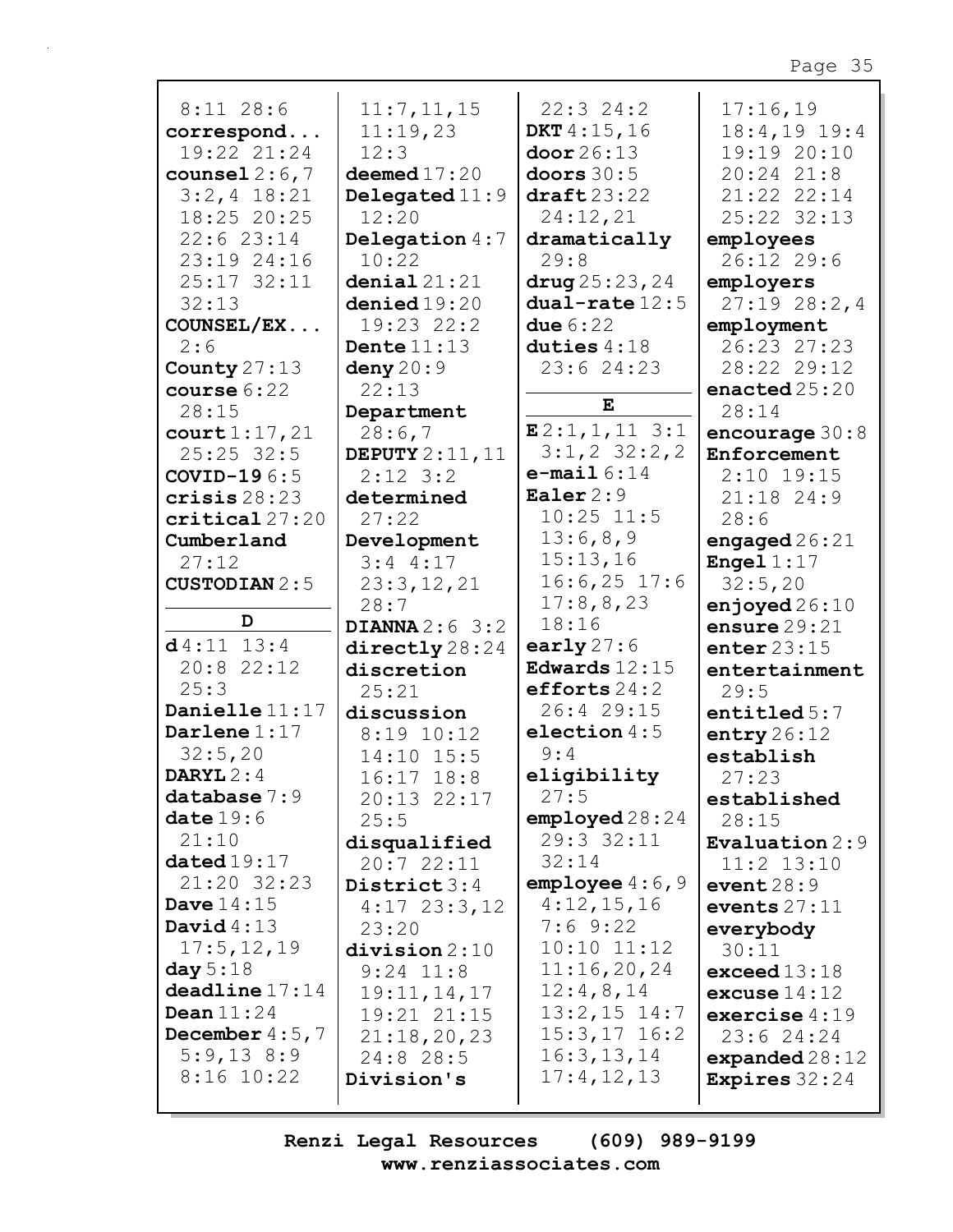| expungement             | $\text{Floor}1:11$     | gainful27:23         | 23:524:22              |
|-------------------------|------------------------|----------------------|------------------------|
| 27:17                   | focus $27:24$          | gains $29:22$        | HAMILTON 1:23          |
|                         | focused $28:9$         | game $26:15$         | health $6:5$           |
| F                       | $\texttt{follow} 6:24$ | games $12:10$        | 26:19                  |
| F2:132:2                | followed 28:16         | $\gamma$ qaming 2:10 | hearing $8:13$         |
| face $29:13$            | following $11:9$       | 19:14 21:18          | $8:21$ 10:6,14         |
| facility 26:2           | 12:7,13                | 24:8 26:11           | $14:3$ $15:7$          |
| 30:10                   | 13:16                  | 28:5                 | 16:8,19                |
| fact $23:24$            | footnote 30:2          | Garay $4:11$         | $17:25$ $18:10$        |
| family $7:13$           | foregoing $32:7$       | 13:4,19              | 19:620:4,15            |
| <b>Fauntleroy</b> $2:6$ | form $15:21$           | general $2:6$ , 6    | $21:10$ $22:8$         |
| $3:2$ 7:20 8:2          | 23:23                  | 2:11,11,12           | 22:19 24:18            |
| $8:4$ 9:3,20            | formally $28:15$       | $3:2,3 \; 5:5$       | 25:7 30:20             |
| 10:20 12:23             | former $25:22$         | 26:18                | held8:525:15           |
| 14:13 15:13             | 26:24 27:21            | George $4:11$        | help26:6               |
| $17:2$ $18:17$          | 28:2 30:5,12           | 13:4,19              | HIGHWAY 1:22           |
| 20:21 22:25             | formerly $27:3$        | qive 30:8            | hire28:2               |
| 25:9,11,13              | forth $19:20$          | $q$ iven $5:16$      | hired $30:11$          |
| 30:16,18                | 22:2                   | giving $26:16$       | historically           |
| favor $8:22$            | forty-year             | $q$ lobal $28:17$    | 26:8                   |
| $9:11$ $10:15$          | 7:17                   | Good $5:3$ $7:20$    | history 26:11          |
| 15:8 16:20              | forum $28:11$          | $11:5$ 13:8          | holidays $24:3$        |
| 18:11 20:16             | forums $28:4$          | 18:23 19:12          | $H$ ollander 2:12      |
| 22:20 31:2              | forward $29:18$        | 21:16 23:17          |                        |
| February $25:15$        | four $13:11$           |                      | 19:10,12,14            |
| feedback 30:11          | 14:7                   | 24:6                 | 21:14,16,17            |
| fermer $29:23$          |                        | government<br>26:5   | hope $30:12$           |
| $\texttt{filed}~5:10$   | fourth $14:18$         |                      | hosted $27:17$<br>28:3 |
| 17:15 19:17             | 15:14<br>Frank $11:13$ | Governor $25:20$     |                        |
| 21:20 23:11             |                        | 28:15                | hotels $28:10$         |
| filing $13:15$          | FREE $1:24$            | $grant9:25$          | House $5:11$           |
| 17:14                   | full 28:25             | $10:9$ 14:6,25       | I.                     |
| Financial $4:19$        | fully26:8              | 16:11                | ID32:25                |
| $10:25$ 13:9            | furloughed             | granted $11:9$       | identified             |
| 23:724:24               | 29:8                   | 11:12,16,20          | 13:2                   |
|                         | further $8:19$         | $11:24$ $12:4$ , 9   |                        |
| financially             | 10:12 12:21            | 12:15,20             | identify $7:2$         |
| 32:14                   | $14:10$ $15:5$         | 16:4                 | immediate              |
| find 18:4 20:7          | $16:17$ $18:8$         | granting 13:22       | 14:20                  |
| 22:11                   | 20:13 22:17            | Greater $26:20$      | improving 28:9         |
| fine 23:23              | $25:5$ 32:10           | 28:12                | inactivated            |
| fingerprint             | 32:12                  | greatly $7:10$       | $14:8$ 15:3            |
| 24:3                    | future $29:19$         | groups $29:17$       | 16:15                  |
| first1:11 8:7           | G                      | H                    | inactivation           |
| 28:9                    |                        |                      | $4:9$ 12:25            |
| five $13:18$            | gain 27:22,22          | H3:3                 | inactive 13:18         |
| flag $5:22,23$          | gained $27:4$          | Halkyard 4:18        | $15:21$ $16:4$         |
|                         |                        |                      |                        |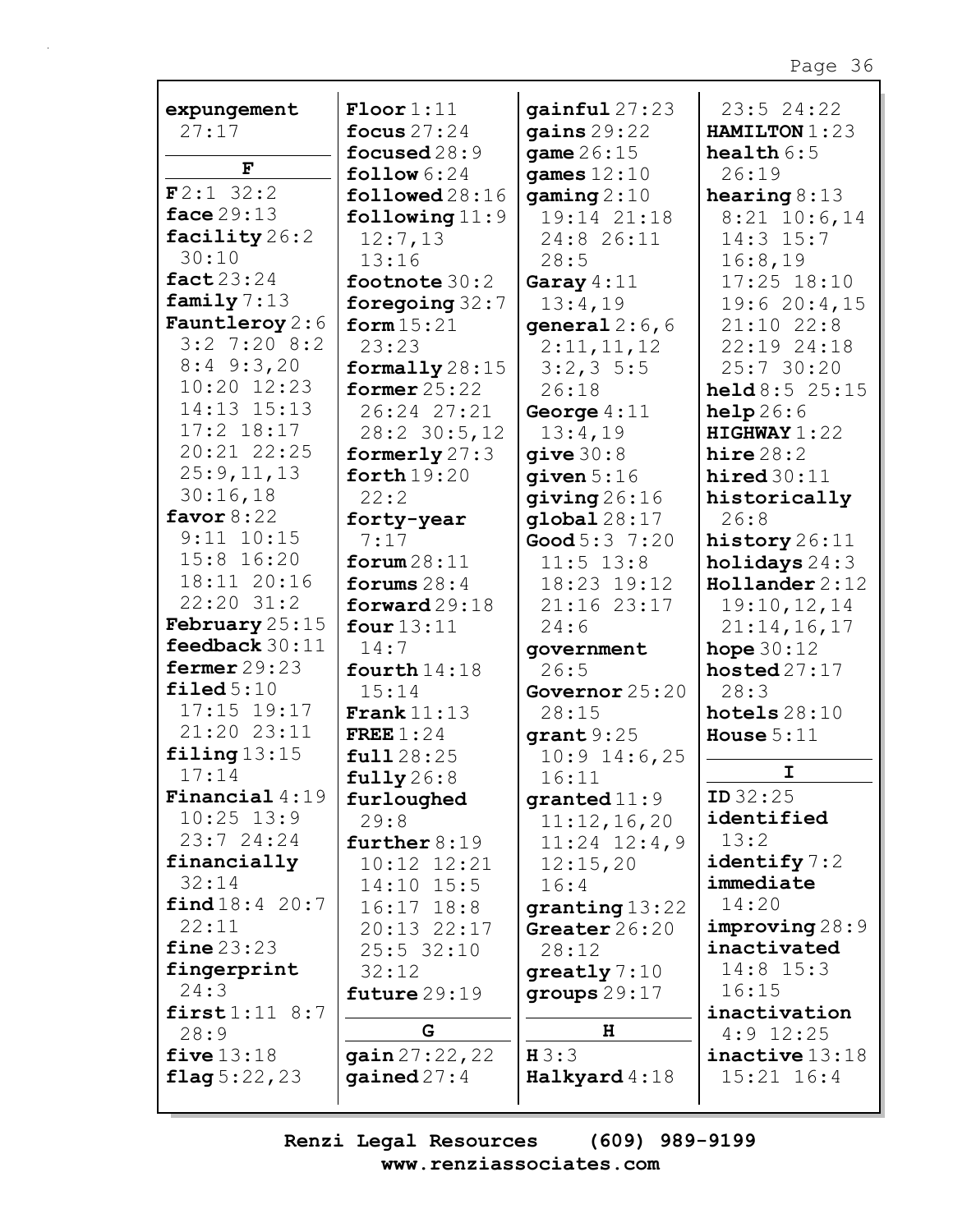| 17:17                     | $16:1$ $17:1,2$              | $4:14,16$ 9:22                 | 12:4 13:16               |
|---------------------------|------------------------------|--------------------------------|--------------------------|
| incarcerated              | $18:1, 17$ 19:1              | $10:10$ $11:12$                | $15:17$ $16:2$           |
| 27:3,8                    | $20:1,22$ $21:1$             | 11:16,20,24                    | 16:13,14                 |
| include $17:4$            | $22:1$ $23:1,2$              | 12:3, 14, 25                   | 17:12,14,16              |
| 28:12                     | $24:1$ $25:1$                | $13:15$ $14:7$                 | 18:20 19:4               |
| $\texttt{included} 14:16$ | J                            | $15:3, 17$ 16:2                | 19:19 20:11              |
| including $26:5$          | $J4:13$ 17:5,12              | 16:3, 13, 14                   | $20:24$ $21:8$           |
| 27:11                     | 17:19                        | 17:4, 12, 13                   | 21:22 22:14              |
| increasing                |                              | 17:16,19                       | 25:22 27:5               |
| 29:8                      | JAMES $2:2$                  | $18:4, 19$ 19:4                | 32:21                    |
| indicated                 | January $1:9$<br>$4:2,7$ 9:8 | 19:19 20:10                    | licenses $4:9$           |
| 15:13                     |                              | 20:24 21:8                     | $4:12$ $12:8,14$         |
| indispensable             | $10:23$ $11:7$               | 21:22 22:14                    | $13:2$ $14:7$            |
| 29:21                     | 12:7,13                      | 25:22 26:12                    | $15:3$ $17:4$ , 19       |
| individual                | 23:11 25:19                  | 26:17                          | 18:5                     |
| 13:12 17:15               | 32:23                        | Kolongi 12:11                  | $licensing 2:9$          |
| individuals               | Jersey $1:1$ , $13$          | Koloski 4:13                   | $7:9$ 10:25              |
| 13:11,17                  | $1:23$ 5:8 6:1               | 17:5, 12, 20                   | 13:9                     |
| 17:1027:3                 | $7:14$ 26:5,21               | L                              | lieu13:15                |
| industry 26:11            | 26:22 27:18                  |                                | likelihood               |
| 26:14,24                  | 28:8 30:4                    | L13:3                          | 27:20                    |
| $28:4,11$ 30:3            | 32:6                         | Labor $28:7$                   | limited 29:9             |
| 30:4,6,6,12               | Jerseyans                    | landmark 30:3<br>lapse $17:11$ | 29:13                    |
| information               | 26:10                        |                                | $\text{line }23:14$      |
|                           |                              |                                |                          |
| 27:4,8                    | jobs $29:10$                 | $l$ apsed $15:18$              | link 6:25                |
| initial $4:6,14$          | $\text{John } 24:22$         | 15:25 17:21                    | list13:18                |
| $4:15$ $9:21$             | join $5:21$                  | 18:5                           | $15:21$ $16:4$           |
| $10:9$ 18:18              | joining $6:2$                | lapsing4:12                    | 17:17                    |
| 19:3 20:10                | Joint $4:17$                 | $16:12$ $17:3$                 | listed13:12              |
| 20:23 21:7                | 23:2                         | large $27:21$                  | 14:15                    |
| 22:13                     | Jonathan $4:18$              | law26:25                       | listen 6:10              |
| instructions              | 23:5                         | laws 5:7                       | LLC3:54:17               |
| 6:24                      | Jordan $2:12$                | <b>Legal</b> $1:20,21$         | 23:3,12                  |
| interested $6:7$          | 19:10,13                     | $3:4,4$ 23:19                  | long-term                |
| 32:14                     | 21:14,17                     | legislation                    | 27:20                    |
| International             | Joseph 1:11                  | $25:20$ 26:3                   | $long-time 7:5$          |
| $3:5$ 4:18,20             | Jr3:34:13                    | 26:14 28:14                    | $\texttt{looking} 29:18$ |
| 23:4,7,20                 | $12:15$ $17:5$               | 30:2                           | Lordi 1:11               |
| 24:25                     | 17:20                        | $\texttt{letter}\,24\!:\!10$   | lost29:23                |
| $i$ ssue $25:22$          | $Jr.$ 's $17:13$             | $level\,26:12$                 | Lydia $11:20$            |
| item 3:2 4:3              | Judiciary 26:6               | $\text{library } 26:9$         |                          |
| $8:1,7$ 9:1,4             | 27:18                        | Library $27:13$                | M                        |
| $9:20$ $10:1,21$          | <b>July</b> 28:20            | license $4:6$ , 15             | M1:172:7,9               |
| $11:1$ $12:1$ , 24        | ĸ                            | $4:16$ 9:22,23                 | $5:7$ 32:5,20            |
| 13:1,3,12,12              |                              | $10:10$ $11:12$                | <b>Mack</b> 4:11 13:5    |
| $14:1$ $15:1$             | <b>key</b> $4:6, 9, 12$      | 11:16,20,24                    | 13:20                    |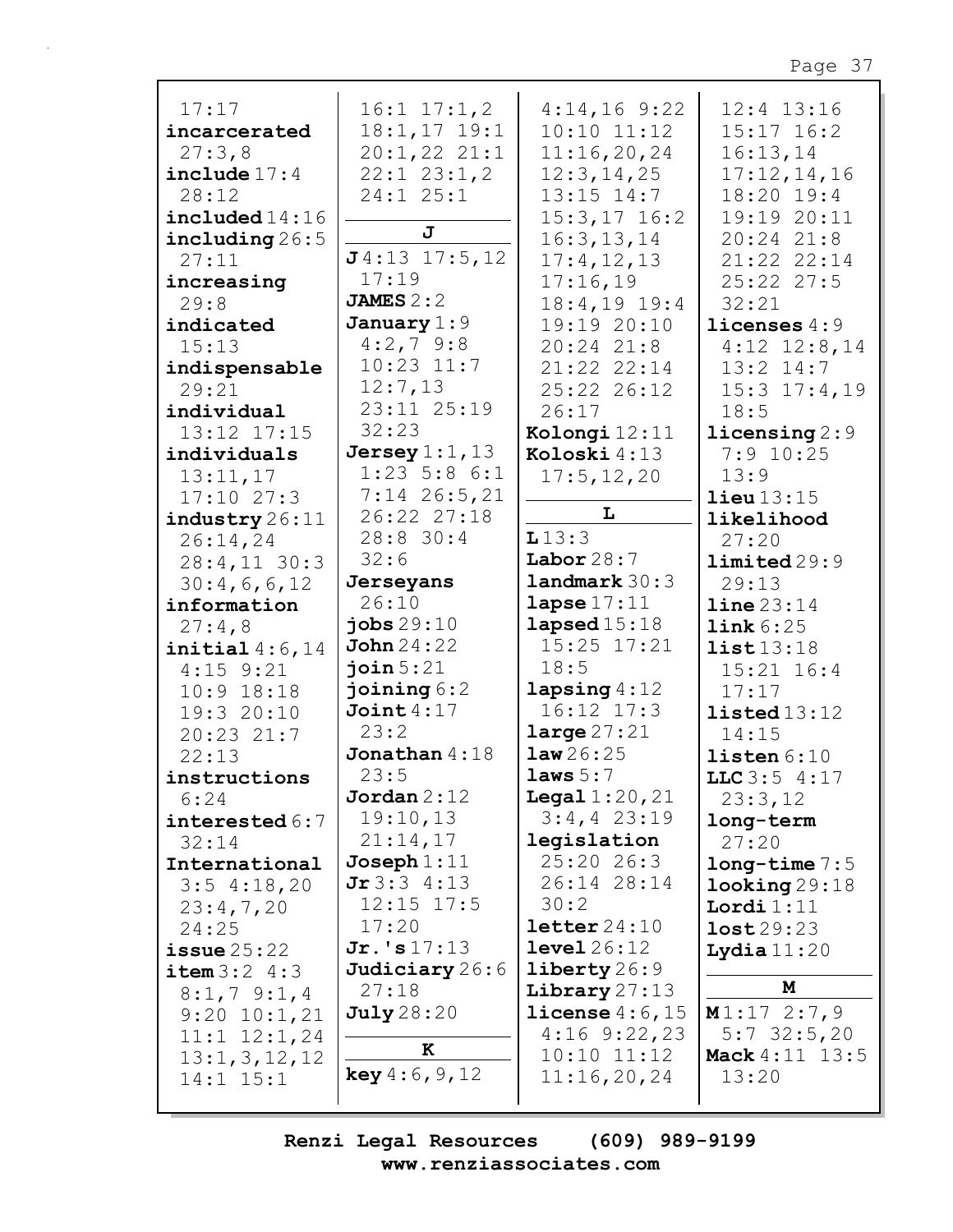| Madamba $3:3$         | 24:25                    | 28:8 30:3                | opportunities         |
|-----------------------|--------------------------|--------------------------|-----------------------|
| 23:17,18              | Michael $12:15$          | 32:6                     | 26:23                 |
| mailed 5:14           | Mid25:25                 | Nguyen $12:9$            | opportunity           |
| manager $2:9$         | minutes $4:4$            | <b>NJAC</b> 18:5 25:3    | $5:17$ 7:5            |
| 11:2,13,21            | $6:21$ $8:8,16$          | <b>NJSA</b> 20:8,8,9     | 19:621:10             |
| $12:5,10$ 13:9        | missed 7:10, 15          | 22:12,12,13              | $29:24$ 30:9,9        |
| March $28:19$         | mitigate 6:4             | 25:2                     | Opposed $8:24$        |
| Maria $4:10$          | 28:18                    | $n$ ominate 9:6          | $9:13$ $10:17$        |
| 13:3,13               | moment $14:12$           | nonprofit27:2            | 15:10 16:22           |
| 15:17,25              | momentum 28:16           | normalcy 29:14           | 18:13 20:18           |
| 16:13                 | 29:16                    | notably 29:2             | 22:22                 |
| Marina $3:4$          | <b>month</b> $7:78:6$    | <b>Notary</b> $32:6, 24$ | OPRA $2:5$            |
|                       |                          |                          |                       |
| $4:17$ 23:3, 12       | Morelli $12:4$           | notification             | options 29:13         |
| 23:20                 | morning $5:3$            | 15:19                    | order $14:6$          |
| $\texttt{matter}$ 7:1 | $7:20$ 11:5              | November $32:24$         | 15:2,25               |
| $10:4$ $15:14$        | 13:8 18:23               | number29:10              | 16:12,14              |
| 18:22 19:8            | 19:12 21:16              | numerous $27:16$         | organizations         |
| 20:221:2,6            | $23:17$ 24:6             |                          | 27:2                  |
| $21:12$ $23:9$        | motion 8:14,18           | $\circ$                  | outlined19:16         |
| 23:15                 | $10:7$ 14:4,16           | O2:1                     | 21:19                 |
| matters $8:5$         | 14:21 16:9               | objection                | overcome $26:7$       |
| $11:3$ 13:7,25        | 18:2,720:5               | 24:10                    |                       |
| 14:18 17:7            | $20:12$ $22:9$           | objections               | $\mathbf{P}$          |
| 22:6                  | 22:16 24:19              | 24:13                    | $P1:11$ 3:1,1         |
| MDDC $23:11$          | 25:4 30:22               | Ocean $12:10$            | $4:11$ $13:4,19$      |
| measure $6:4$         | 30:24                    | October 19:17            | <b>PAGE</b> $4:3$     |
| meeting $1:5$ , $11$  | move $8:16$ $10:8$       | $21:20$ 22:3             | pandemic 28:18        |
| $4:1, 5 \t5:1, 8$     | 14:5,25                  | offenders                | 29:13                 |
| 5:11,256:6            | $16:10$ $18:3$           | 25:23 26:24              | Parole $26:6$         |
| 6:7,9,18,20           | 20:622:10                | $27:21$ $28:2$           | 28:8                  |
| $6:23$ 7:4 8:9        | 24:20                    | 29:23 30:5               | part27:21             |
|                       |                          | 30:12                    | participant           |
| $8:17$ $9:8$          | Murphy 25:20             | offenses 25:24           | 6:23                  |
| 15:18 30:15           | 28:15                    | OFFICE $2:6,9$           |                       |
| 31:4,7                | mute 7:1                 | Officer 4:19             | participants<br>6:6,9 |
| Melissa $12:4$        | N                        |                          |                       |
| member $5:15$         |                          | 23:7 24:25               | participate           |
| members $6:6$         | N3:1                     | offices 1:10             | 29:24                 |
| memorialize           | name $7:22$              | $6:1$ 25:16              | participating         |
| 12:19                 | <b>NANCE</b> $2:4 \ 5:3$ | Oliver $4:16$            | 26:9                  |
| mentoring             | <b>needed</b> $29:6,16$  | 20:23 21:7               | participation         |
| 26:12                 | neither 17:15            | 22:11                    | 30:14,21              |
| Mercer $4:6$          | 32:10                    | once $14:25$             | parties 32:12         |
| $9:21$ $10:10$        | new 1:1, 13, 23          | open $5:8$ 30:5          | partner 26:18         |
| MGM 3:5 4:17          | $5:8$ 6:1 7:14           | opened $28:12$           | partners 26:5         |
| $4:19$ 23:4,7         | 26:5, 10, 21             | opening $5:4$            | passed $17:15$        |
| 23:13,19              | 26:25 27:18              | 26:13                    | Pat 23:18             |
|                       |                          |                          |                       |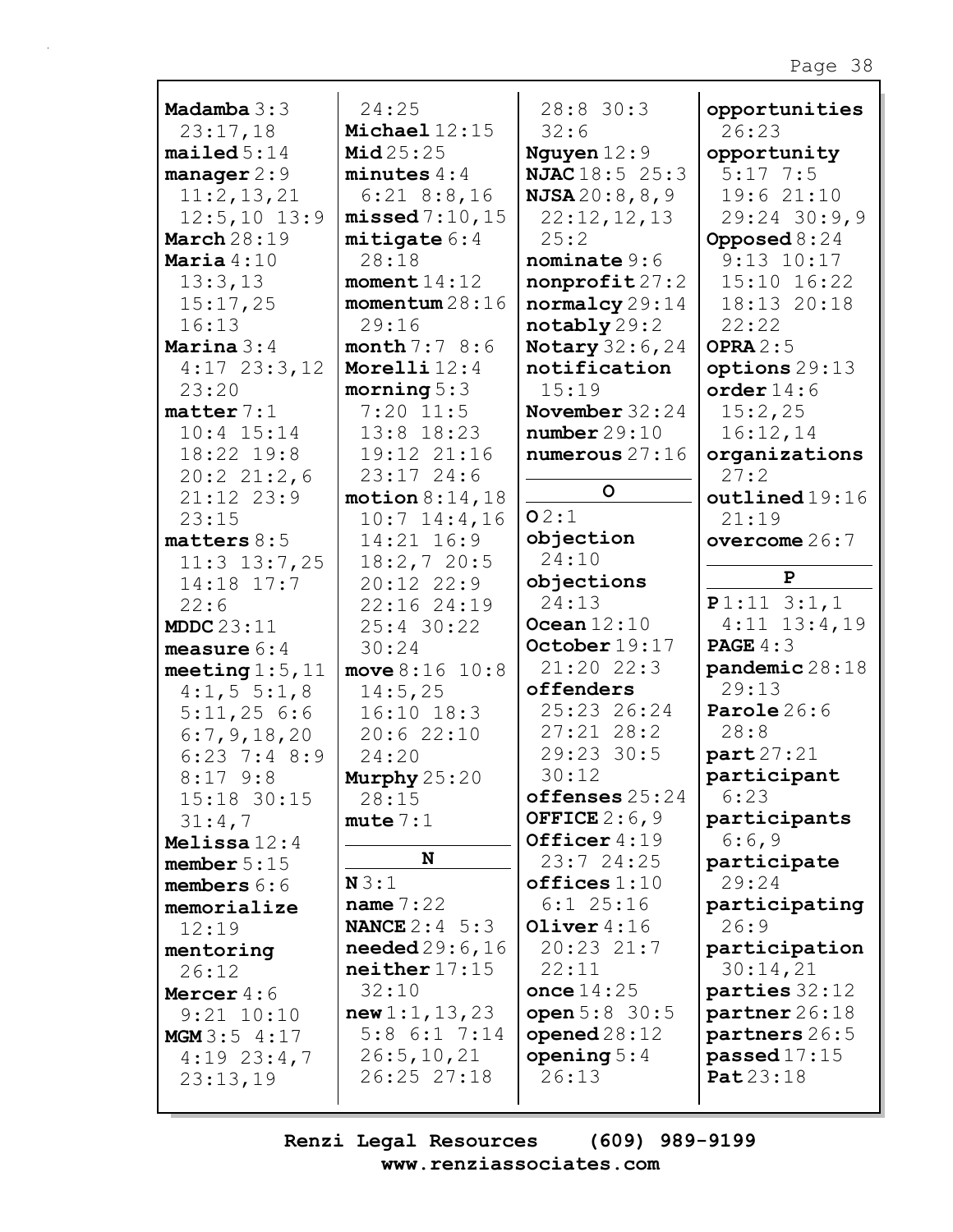| Patrick 2:9          | 20:18,20                 | $6:24$ 15:20              | 22:2                    |
|----------------------|--------------------------|---------------------------|-------------------------|
| $3:3$ 13:8           | 21:322:5,8               | 19:521:9                  | received19:7            |
| 17:8                 | 22:15,19,22              | prudent 29:4              | 19:21 21:11             |
| pending $4:20$       | 22:24 23:18              | public 1:5, 11            | 21:23 24:12             |
| 23:8                 | 24:7,15,18               | $4:1, 5 \t5:1, 5$         | 28:11                   |
|                      |                          | 5:7,8,156:7               |                         |
| people 26:7, 15      | 25:4,7,11,12             |                           | receiving               |
| 28:24 29:12          | 25:17 30:20              | 6:10,13,14                | 15:19                   |
| 30:7,8               | $30:25$ 31:4             | $6:16$ 7:8 8:9            | recited 5:23            |
| period 12:21         | portion $30:14$          | 15:18 28:19               | Recognition             |
| permission           | 30:21                    | 30:14,20                  | 4:4                     |
| $4:18$ 23:5          | position 11:13           | $31:7$ 32:6               | recognize               |
| persons $27:9$       | 11:21,25                 | public.com                | 29:15                   |
| petition $4:17$      | 12:10, 12, 16            | 6:15,17                   | recommenda              |
| 23:2,10              | 12:18                    | pursuant $4:8$            | 9:25                    |
|                      |                          |                           |                         |
| phones $7:1$         | positions                | $10:23$ 18:5              | recommending            |
| Pimpinelli 2:7       | 26:13                    | 20:8 22:11                | 19:18 21:21             |
| 18:21,23,24          | positive 28:16           | put23:25                  | recommends              |
| 19:16 20:25          | 29:16 30:10              |                           | 13:22 15:24             |
| 21:3,4,19            | 30:13                    | Q                         | 17:18                   |
| place $7:1$          | potential                | qualification             | record $7:3$            |
| placed 13:17         | 26:15,23                 | $4:20$ 23:8               | recorded $6:21$         |
| 16:3 17:17           | 27:19                    | 24:11,23                  | recovery $29:25$        |
| planning 29:17       | powers $4:19$            | questions $8:10$          | redoubling              |
| $please 5:19,21$     | 23:6 24:24               | $10:3$ $13:24$            | 29:15                   |
|                      |                          | $16:5$ $17:22$            |                         |
| 7:2,22,23            | preparing $27:9$         |                           | reemployment            |
| 14:22,24             | <b>PRESENT 2:4</b>       | 19:25 22:5                | 27:10                   |
| pleased $5:24$       | <b>President</b> 3:3     | 24:15                     | reentry $27:2$          |
| <b>Pledge</b> $5:19$ | 23:19                    | quickly $24:2$            | 27:13 29:12             |
| plenary $4:20$       | previous $21:6$          |                           | 29:17                   |
| $23:8$ 24:23         | prior15:25               | $\mathbf R$               | $\texttt{reflect14:17}$ |
| Plousis $2:2$        | 24:22                    | $R2:1$ 3:1 32:2           | regard $15:16$          |
| $5:21,24$ 8:2        | Prison $27:14$           | ramifications             | regarding $10:4$        |
| 8:3,10,13,18         | <b>PRN</b> 23:11         | 28:22                     | 13:25                   |
| $8:21,24$ 9:2        | $\mathbf{proceed 23:}16$ | rapport $27:15$           | region $26:20$          |
| 9:6, 11, 13, 15      |                          | ratification              | 26:22 27:8              |
|                      | proceedings              | $4:4$ 8:8                 |                         |
| $9:18$ $10:3,6$      | 32:8                     | ratify $8:16$             | regulated $30:4$        |
| 10:11,14,17          | Program $25:25$          | $\texttt{read} 5:4 14:21$ | regulations             |
| 10:19 13:24          | prohibited               |                           | 18:6                    |
| 14:3,9,22            | 26:8                     | 14:23                     | regulatory $2:9$        |
| 15:4,7,10,12         | promoting                | ready $29:20$             | 11:8                    |
| 16:5, 8, 16, 19      | 26:18                    | real26:15                 | rehabilitated           |
| 16:22,24             | prosperity               | 29:24                     | 26:729:22               |
| 17:22,25             | 26:9,19                  | reality $29:11$           | 29:23                   |
| 18:7, 10, 13         | protect 6:5              | really $23:24$            | $\text{Reid } 4:16$     |
| 18:15 19:25          | provide $27:3,8$         | 24:4                      | $20:23$ $21:7,9$        |
|                      |                          | reasons $19:20$           |                         |
| 20:4,12,15           | provided $6:11$          |                           | 21:24 22:11             |
|                      |                          |                           |                         |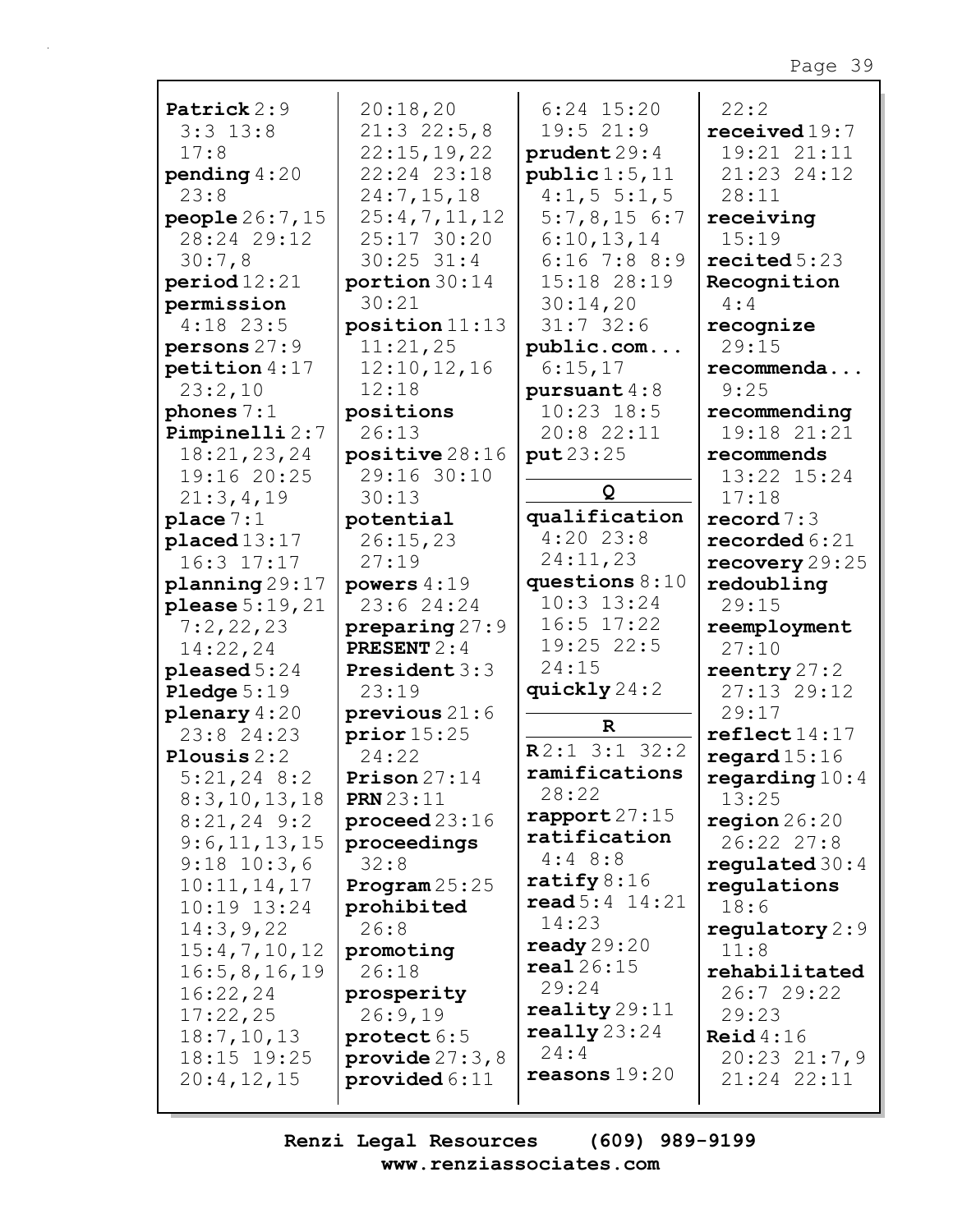| Reid's $21:21$                | required $11:4$               | 17:13,20                       | $\texttt{sic}13:4$       |
|-------------------------------|-------------------------------|--------------------------------|--------------------------|
| related 32:11                 | 12:22 26:25                   |                                | $Similar\,21:6$          |
| relative 32:13                | resolution $4:8$              | $\mathbf{s}$                   | slot11:17                |
| release 27:9                  | 10:24 23:22                   | $S3:1$ 4:6 9:21                | society $29:13$          |
| relief13:23                   | 24:12,21                      | 10:9                           | Son $12:9$               |
| $14:6$ 15:2                   | 25:14                         | safe $27:16$                   | South $26:22$            |
| 16:11                         | Resorts $3:5$                 | safety 6:5                     | 27:14                    |
| $r$ emain $28:20$             | 4:17,19                       | <b>salute</b> $5:22,23$        | speaking $7:3$           |
| remained29:7                  | $12:16$ $23:4,7$              | Samuel $4:10$                  | sportsbook               |
| remember $7:2$                | 23:20 24:25                   | 13:3,19                        | 11:25                    |
| remote $1:6$ $6:8$            | Resource $27:12$              | schedule 5:12                  | spread $6:4$             |
| remotely $6:2$                | <b>RESOURCES 1:20</b>         | second $8:18$                  | 28:18                    |
| 32:8                          | $response 8:12$               | $9:9,10$ $10:11$               | SQUARE $1:23$            |
| Renee $12:17$                 | $8:20,25$ 9:14                | $14:9$ $15:4$                  | staff $9:24$             |
| Rengifo $4:14$                | $10:5, 13$ $14:2$             | $16:16$ $18:7$                 | $11:8$ 13:21             |
| $18:19$ $19:3,5$              | $15:6, 11$ $16:7$             | 20:12 22:15                    | 15:20,24                 |
| 19:22 20:7                    | 16:18,23                      | 25:4 26:16                     | $17:18$ 19:7             |
| Rengifo's                     | $17:24$ $18:9$                | 27:11 28:11                    | 21:11                    |
| 19:18,23                      | 18:14 20:3                    | 30:25                          | stand $5:19$             |
| <b>RENZI</b> $1:20$           | 20:14,19                      | Secretary 2:7                  | stands $29:20$           |
| reopening $29:4$              | 22:7,18,23                    | 5:10                           | State $1:1,22$           |
| 29:4                          | 24:17 25:6                    | security $11:21$               | $5:10,11$ 7:14           |
| reorganiza                    | restaurants                   | 12:5, 11, 15<br>12:17          | 25:2526:6                |
| 9:8                           | 29:3                          | $\texttt{seeking} 29:12$       | 26:21 27:14<br>28:8 32:6 |
| repeat $6:15$<br>report19:17  | restore 29:16<br>restrictions | seminars $27:17$               | statement $5:4$          |
| 21:20 22:3                    | 29:5                          | Senator 5:7                    | strengthened             |
| Reporter $1:17$               | result28:17                   | Senior $2:7$                   | 27:15                    |
| 32:6                          | resumed 29:17                 | 18:21,24                       | stretch 7:18             |
| Reporting $1:21$              | $\texttt{retail}$ 29:3        | 20:25 23:19                    | $\texttt{subject}$ 24:25 |
| representa                    | retirement $4:4$              | sent $6:14,16$                 | submitted                |
| 27:7                          | 7:12,17                       | 27:7                           | 15:23                    |
| represented                   | retiring $7:7$                | separate $15:15$               | subscribers              |
| 15:22                         | return 29:14                  | separately                     | 5:14                     |
| request $15:21$               | review $13:7,16$              | 13:14                          | substance                |
| $16:3$ 19:6,22                | 17:6, 14, 16                  | service $7:8,13$               | 23:23                    |
| 19:23 21:10                   | 18:22 21:2                    | 11:17                          | success $27:21$          |
| 21:25 24:11                   | reviewed 9:23                 | Services $1:21$                | successfully             |
| requested                     | 13:21 23:22                   | session $8:5$                  | 25:24                    |
| 13:17,22                      | Richardson                    | 25:15                          | sufficient28:16          |
| $14:6$ 15:2                   | $2:11 \ 3:2$                  | set19:2022:2                   | SUITE $1:22$             |
| $16:11$ $17:17$               | 24:6,8                        | 27:24                          | supervisor               |
| requesting                    | Rogers $12:17$                | sheet $14:16$<br>shift12:10,11 | 11:17,25                 |
| $4:18$ 23:4                   | roll7:2325:7<br>Room 1:11     | 12:16                          | 12:12,16                 |
| requests $4:9$<br>12:25 13:22 | <b>Rowe</b> $4:13$ 17:5       | shops $29:3$                   | supervisor<br>12:5       |
|                               |                               |                                |                          |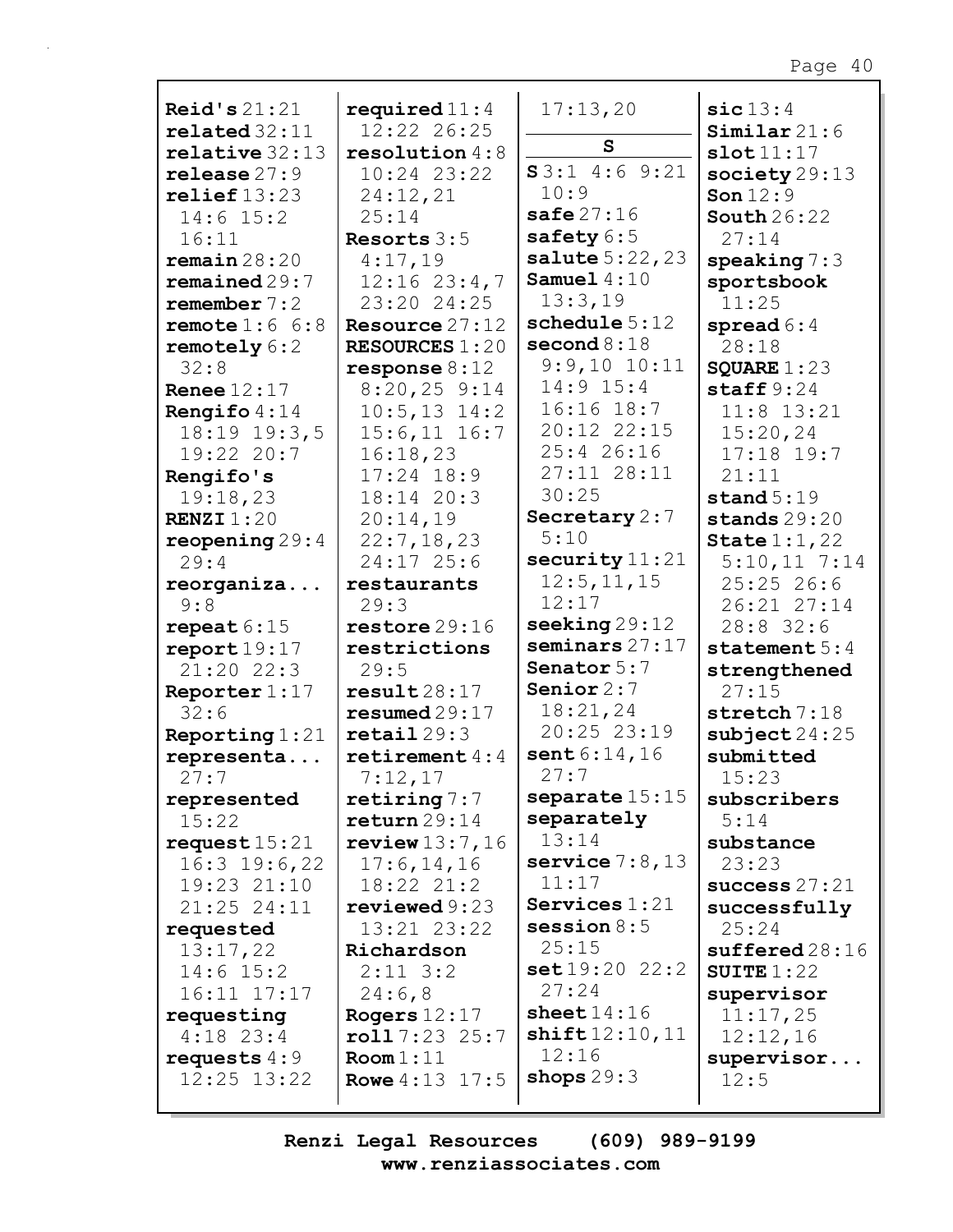| Support $27:19$         | TOLL1:24                  | $vision 26:17$             | $\mathbf{z}$            |
|-------------------------|---------------------------|----------------------------|-------------------------|
| surrenders              | <b>Tracy</b> $2:11 \ 3:2$ | <b>vote</b> $4:3$ $11:4$   |                         |
| 27:17                   | 24:7                      | 25:8                       | $\mathbf 0$             |
| system11:13             | tragic $28:23$            |                            | 006210223:11            |
|                         | trained $30:10$           | W                          | 084011:13               |
| T                       | transcribed               | W2:4,63:2                  | 086901:23               |
| T2:232:2,2              | 6:20                      | $4:11$ $13:4,19$           |                         |
| table12:9               | transcript                | want $7:11$                | $\mathbf{1}$            |
| take $7:5$              | 32:8                      | wanted $7:4$               | 14:48::1                |
| taken $32:8$            | Treatment                 | 25:18                      | 104:6,725:15            |
| technology $1:6$        | 25:25                     | Waters $11:21$             | 10:301:14               |
| 6:9                     | Trenton 5:11              | Watford 12:11              | 10:314:25:2             |
| TEL $1:24$              | Tropicana                 | way $23:10$                | 10:571:14               |
| temporary               | 11:18 12:12               | <b>We've</b> $24:12$       | 31:8                    |
| 11:11,15,19             | true $32:7$               | web $6:25$                 | 1111:19                 |
| $11:23$ $12:3,8$        | truly $30:3$              | website $6:11$             | 131:94:2,10             |
| 12:14 24:11             | two $12:13$               | 6:22                       |                         |
| 24:22                   | $17:10$ $18:4$            | Wednesday $1:9$            | 4:11,11                 |
| <b>Tennessee</b> $1:12$ |                           | 25:15                      | $13:69C-2.7$            |
| Teresa $2:7$            | 28:3                      | welcome $6:2$              | 25:3                    |
|                         | $\mathbf U$               | wellfare 26:19             | 154:10,10,11            |
| 18:21,24                |                           |                            | 4:11                    |
| 21:4                    | unfortunate               | well-attended              | 164:10                  |
| <b>Terry</b> $4:4$ 7:6  | 29:11                     | 28:3                       | 16th 28:20              |
| 7:9,16                  | unprecedented             | well-deserved              | 174:12                  |
| <b>Thank</b> 7:19 9:3   | 28:17                     | 7:12                       | $17 - 01 - 11 - 11 - C$ |
| 9:17,19                 | $\text{upcoming } 29:25$  | William 4:13               | $4:8$ 10:24             |
| 10:20 12:23             | use 30:7                  | 17:5, 13, 20               | 184:12,14               |
| 16:25 18:16             | $\mathbf v$               | wish 5:15 7:11             | 11:23                   |
| $20:21$ $22:4$          |                           | 7:16                       | 1932:23                 |
| $22:25$ 24:4            | $\texttt{vacate}$ $16:11$ | wishes $7:12$              | $19:41A-6.1(f)$         |
| 24:14 25:17             | $\texttt{vacated}16:2$    | Woods $27:14$              | 18:5                    |
| 31:6                    | <b>Vice</b> $2:3:3:3$     | work $26:4$                | 19755:7                 |
| Third-party             | $4:5$ 9:4,7,10            | 29:21                      |                         |
| 29:2                    | 9:17,18,19                | workforce 28:7             | $\overline{2}$          |
| Thomas $4:11$           | $10:8$ 14:5, 11           | 30:7                       | 24:59:4                 |
| 13:4,19                 | 14:20,23                  | www.RLReso                 | 204:14,15               |
| thousands 29:7          | $16:10$ $18:3$            | 1:25                       | 20-0022-CK              |
| three $13:16$           | 18:24 19:13               |                            | 4:15                    |
| 14:14,18                | 20:621:4,17               | X.                         | 20-0023-CK              |
| 15:2                    | 22:10 23:18               |                            | 4:16                    |
| time $6:18,19$          | $23:19$ $24:7$            | Υ                          | $20 - 11 - 18 - 06 - f$ |
| $15:24$ $17:10$         | 24:20 25:9                | <b>Yeah</b> $14:13$ , $22$ | 16:12                   |
| 19:24 21:24             | 25:10 30:23               | year25:19                  | $20 - 12 - 09 - 03$     |
| 28:25                   | Videography               | years $7:8$                | 25:14                   |
| timely $15:22$          | 1:21                      | 13:18                      | 20,00028:25             |
| today $6:3$ 19:2        | virus28:18                | YouTube $6:12$             | 201927:628:3            |
|                         |                           |                            |                         |